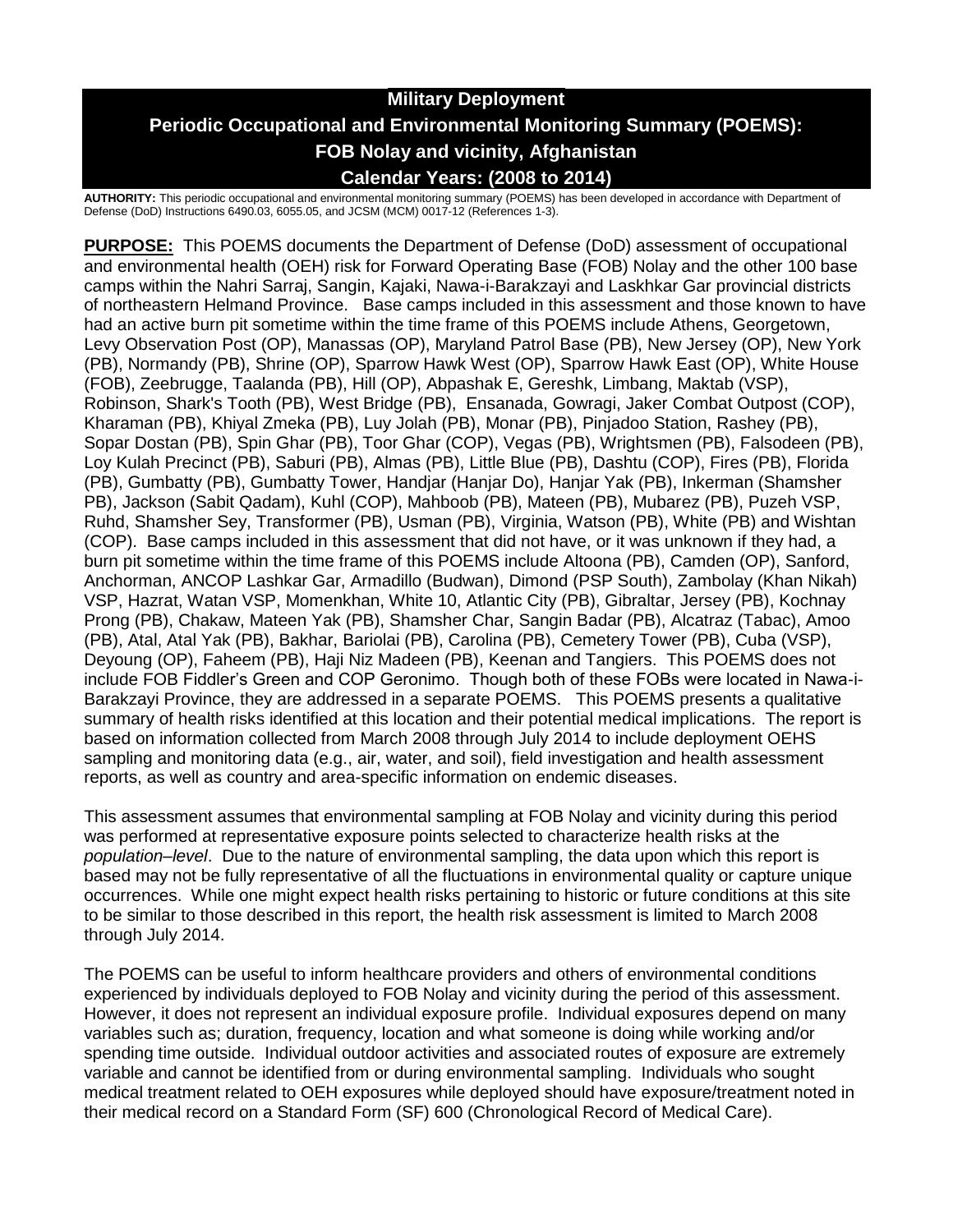**SITE DESCRIPTION:** The base camps were located in the northeastern section of Helmand Province within the Regional Command – Southwest (RC-SW) area of operations. This area of Helmand province was mostly arid desert except the irrigated and populated agricultural areas alongside the Helmand River. Agriculture is the main industry with poppy the most dominant cash crop. The largest population center is Lashkar Gar, which has a municipal airport. Another noteworthy terrain feature in the area is the Kajaki dam – one of Afghanistan's most important reservoirs. Many of the smaller camps included in this POEMS served as observation posts and checkpoints. These camps were manned predominantly by U.S. Marines, but in some instances were occupied by both U.S. and British forces. Due to the high kinetic activity in the area, many of the camps were not visited by U.S. military force health protection personnel during their existence. There were occupational and environmental health site assessments (OEHSAs) completed at 14 of the camps with occupational and environmental samples collected at 9 of them. Environmental site closure surveys were completed by the International Security Forces – Afghanistan Joint Command (AJC) Engineer section. These surveys were also used to identify locations, discern the presence of burn pits, and gather information about potential environmental and occupational health exposures. The two columns in Table 1, found below, lists information about the base camps in northeastern Helmand Province to include the bases' closure dates, their associated provincial districts, and the presence/absence of solid waste burn pits and OEHSAs. Most of the base camps in the southern portions of Nawa-i-Barakzayi provincial district received their logistic support from FOB Dwyer whereas all the other installations received their logistical support from Camp Leatherneck.

**SUMMARY:** Conditions that may pose a Moderate or greater health risk are summarized in Table 1. Table 2 provides population based risk estimates for identified OEH conditions at FOB Nolay and vicinity. As indicated in the detailed sections that follow Table 2, controls established to reduce health risk were factored into this assessment. In some cases, e.g. ambient air, specific controls are noted, but not routinely available/feasible.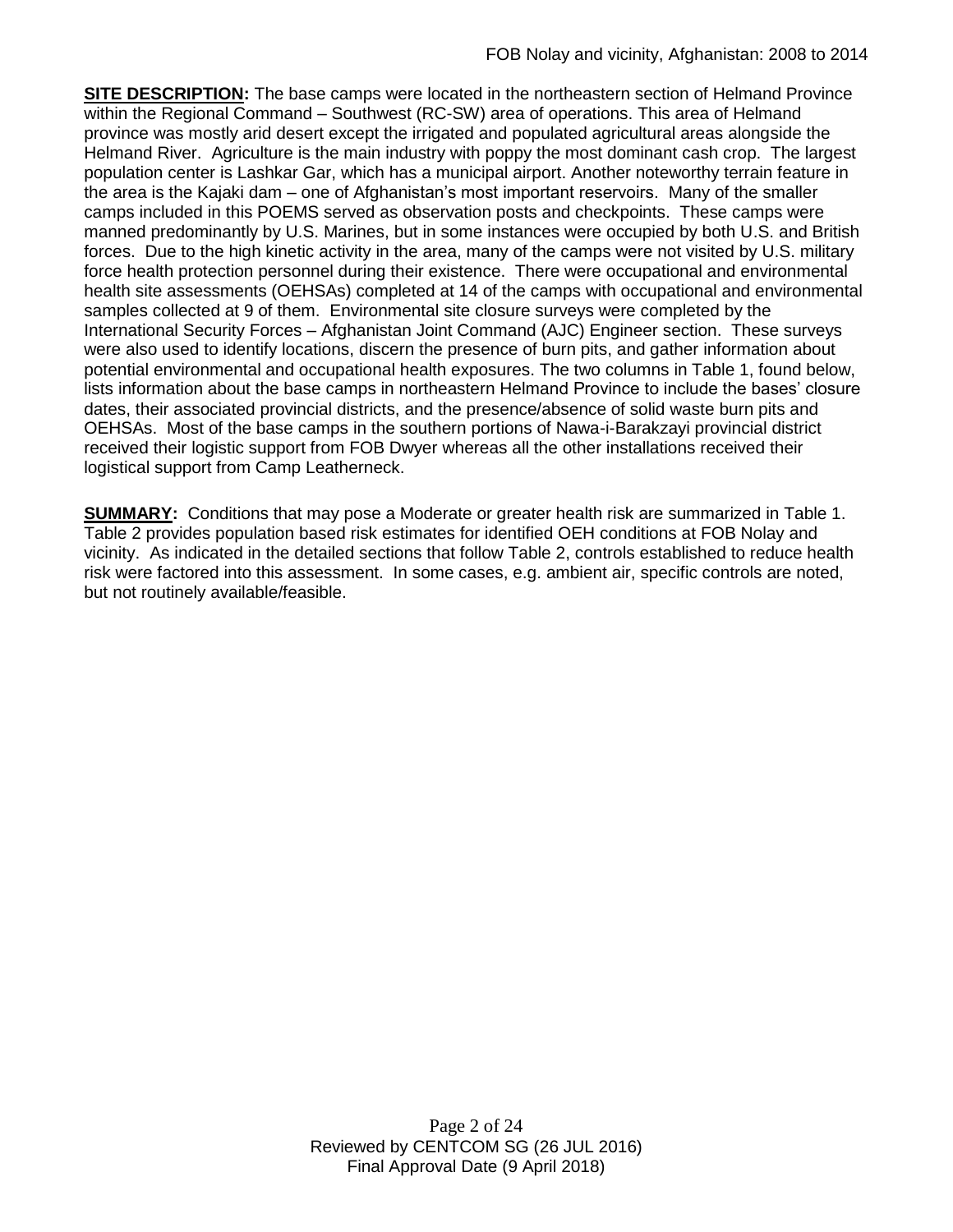### **Table 1: Summary of Occupational and Environmental Conditions with MODERATE or Greater Health Risk**

#### *Short-term health risks & medical implications:*

The following hazards may be associated with potential acute health effects in some personnel during deployment at FOB Nolay and vicinity, Afghanistan:

Food/water borne diseases (e.g., bacterial diarrhea, hepatitis A, typhoid/paratyphoid fever, diarrhea-cholera, diarrheaprotozoal, brucellosis, hepatitis E); other endemic diseases (malaria, cutaneous leishmaniasis (acute), Crimean-Congo hemorrhagic fever, sandfly fever, scrub typhus(mite-borne), leptospirosis, Tuberculosis (TB), rabies, anthrax, Q fever); and heat stress. For food/waterborne diseases (e.g., bacterial diarrhea, hepatitis A, typhoid/paratyphoid fever, diarrhea-cholera, diarrhea-protozoal, brucellosis, hepatitis E), if ingesting local food and water, the health effects can temporarily incapacitate personnel (diarrhea) or result in prolonged illness (hepatitis A, typhoid/paratyphoid fever, brucellosis, hepatitis E). Risks from food/waterborne diseases may have been reduced with preventive medicine controls and mitigation, which includes hepatitis A and typhoid fever vaccinations and only drinking from approved water sources in accordance with standing CENTCOM policy. For other vector-borne endemic diseases (malaria, cutaneous leishmaniasis (acute), Crimean-Congo hemorrhagic fever, sandfly fever, scrub typhus (mite-borne), these diseases may constitute a significant risk due to exposure to biting vectors; risk reduced to 'Low' by proper wear of the treated uniform, application of repellent to exposed skin, bed net use, and appropriate chemoprophylaxis, as well as minimizing areas of standing water and other vectorbreeding areas. For water contact diseases (leptospirosis) activities involving extensive contact with surface water increase risk. For respiratory diseases (TB), personnel in close-quarter conditions could have been at risk for person-to-person spread. Animal contact diseases (rabies, anthrax, Q fever), pose year-round risk. For heat stress, risk can be greater during months of June through August, and greater for susceptible persons including those older than 45, of low fitness level, unacclimatized, or with underlying medical conditions, and those under operational constraints (equipment, PPE, vehicles). Risks from heat stress may have been reduced with preventive medicine controls, work-rest cycles, proper hydration and nutrition, and mitigation.

Air quality: For inhalable coarse particulate matter less than 10 micrometers in diameter (PM<sub>10</sub>) from environmental dust, the PM<sup>10</sup> overall short-term health risk was not evaluated due to insufficient data. For inhalable fine particulate matter less than 2.5 micrometers in diameter (PM<sub>2.5</sub>) from environmental dust, the PM<sub>2.5</sub> overall short-term health risk was not evaluated due to insufficient data. However, the entire FOB Nolay and vicinity area is an arid and dust-prone desert environment, also subject to vehicle traffic. Consequently, exposures to  $PM_{10}$  and  $PM_{2.5}$  may vary, as conditions may vary, and may result in mild to more serious short-term health effects (e.g., eye, nose or throat and lung irritation) in some personnel while at this site, particularly exposures to high levels of dust such as during high winds or dust storms. For PM<sup>10</sup> and PM2.5, certain subgroups of the deployed forces (e.g., those with pre-existing asthma/cardio-pulmonary conditions) are at greatest risk of developing notable health effects. Burn pits were reported in operation at FOB Nolay and vicinity (refer to page 1 for listing). The PM<sub>10</sub> and the PM<sub>2.5</sub> overall short-term health risks specifically for burn pits were not evaluated due to insufficient environmental samples collected near burn pits provided for analysis– see Section 10.7. Where burn pits exist, exposures may vary, and exposures to high levels of PM<sub>10</sub> and PM<sub>2.5</sub> from smoke may result in mild to more serious short-term health effects (e.g., eye, nose or throat and lung irritation) in some personnel and certain subgroups. Although most short-term health effects from exposure to particulate matter and burn pit smoke should have resolved postdeployment, providers should be prepared to consider the relationship between deployment exposures and current complaints. Some individuals may have sought treatment for acute respiratory irritation while at FOB Nolay and vicinity. Personnel who reported with symptoms or required treatment while at site(s) with burn pit activity should have exposure and treatment noted in medical record (e.g., electronic medical record and/or on a Standard Form (SF) 600 (*Chronological Record of Medical Care*).

#### *Long-term health risks & medical implications:*

The following hazards may be associated with potential chronic health effects in some personnel during deployment at FOB Nolay and vicinity, Afghanistan:

Air quality: For inhalable fine particulate matter less than 2.5 micrometers in diameter (PM<sub>2.5</sub>) from environmental dust, the overall long-term health risk was not evaluated due to insufficient data. Inhalable coarse particulate matter less than 10 micrometers in diameter (PM10) from environmental dust was not evaluated for long-term health risk due to no available health guidelines. However, the entire FOB Nolay and vicinity area is an arid and dust-prone desert environment, also subject to vehicle traffic, and conditions may have varied. Burn pits were reported in operation at FOB Nolay and vicinity (refer to page 1 for listing). The  $PM_{10}$  and the  $PM_{2.5}$  overall long-term health risks were not evaluated at the burn pit locations at FOB Nolay and vicinity due to insufficient environmental samples collected near burn pits provided for analysis and due to no available health guidelines for  $PM_{10}$  - see Section 10.7. However, burn pit exposures may vary, as conditions may have varied. For inhalational exposure to high levels of dust containing  $PM_{10}$  and  $PM_{2.5}$ , such as during high winds or dust storms, and for exposures to burn pit smoke, it is considered possible that some otherwise healthy personnel, who were exposed for a long-term period to dust and particulate matter, could develop certain health conditions (e.g., reduced lung function, cardiopulmonary disease). Personnel with a history of asthma or cardiopulmonary disease could potentially

> Page 3 of 24 Reviewed by CENTCOM SG (26 JUL 2016) Final Approval Date (9 April 2018)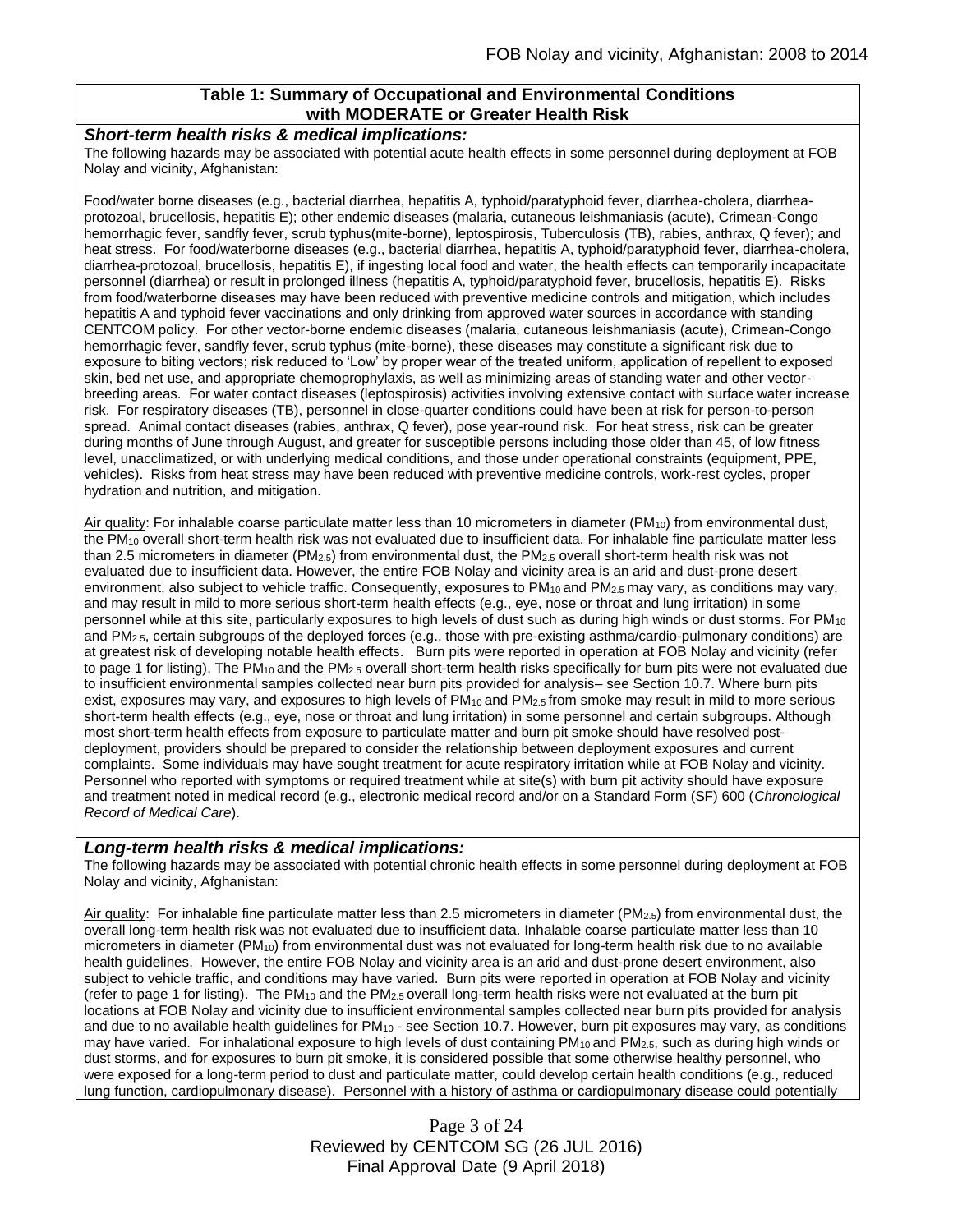be more likely to develop such chronic health conditions. While the dust and particulate matter exposures and exposures to burn pits are acknowledged, at this time there were no specific recommended, post-deployment medical surveillance evaluations or treatments. Providers should still consider overall individual health status (e.g., any underlying conditions/susceptibilities) and any potential unique individual exposures (such as burn pits/barrels, incinerators, occupational or specific personal dosimeter data) when assessing individual concerns. Certain individuals may need to be followed/evaluated for specific occupational exposures/injuries (e.g., annual audiograms as part of the medical surveillance for those enrolled in the Hearing Conservation Program; and personnel covered by Respiratory Protection Program and/or Hazardous Waste/Emergency Responders Medical Surveillance).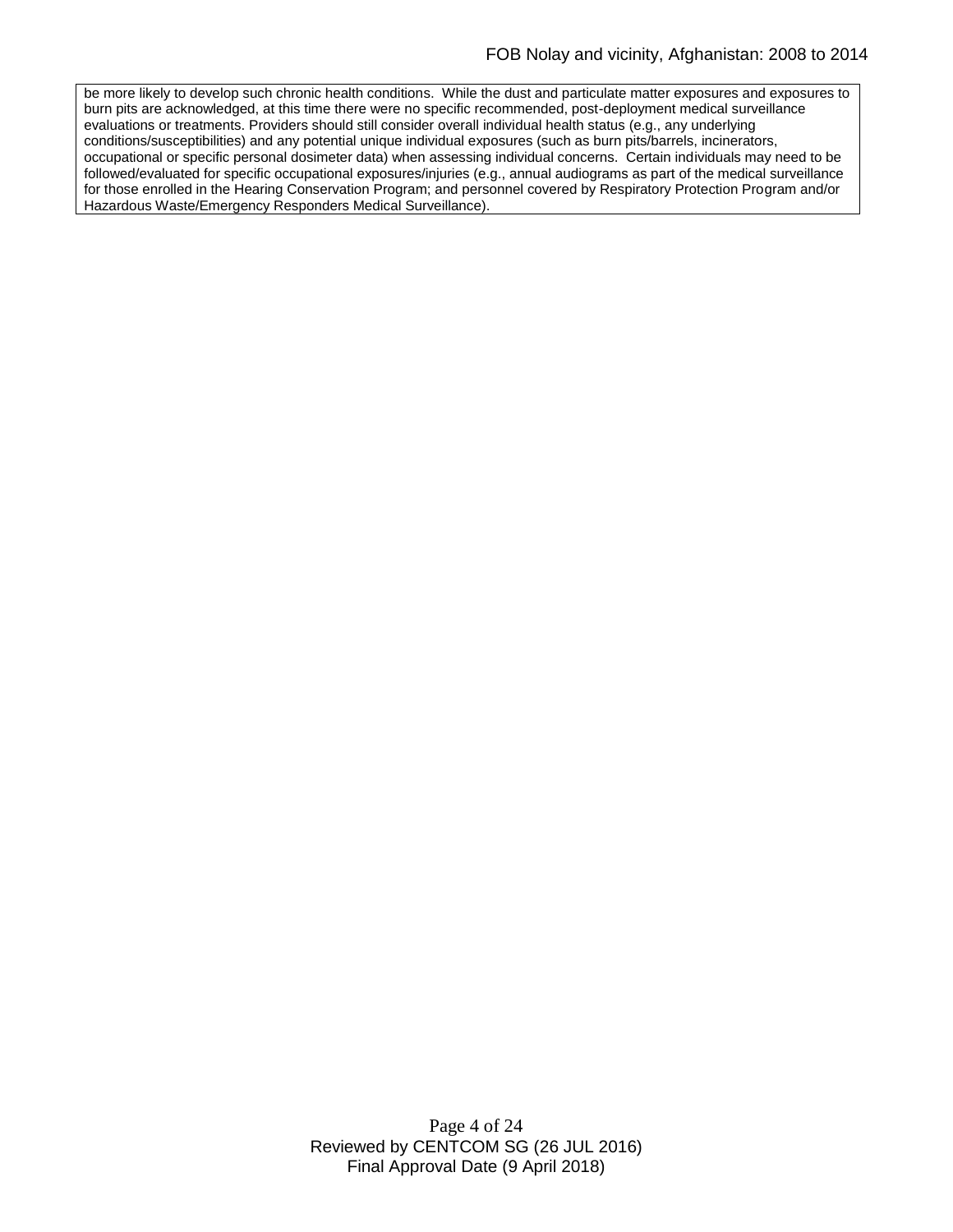| Source of<br><b>Identified Health</b><br>Risk <sup>3</sup>                                | Unmitigated Health Risk Estimate <sup>4</sup>                                                                                                                                                                                                                                                                                                                                                                                                                                                                                                                                                                                | <b>Control Measures</b><br>Implemented                                                                                                                 | Residual Health Risk Estimate <sup>4</sup>                                                                                                                                                                                                                                                                                                                                                                                                                                                                                                                                                                                   |  |
|-------------------------------------------------------------------------------------------|------------------------------------------------------------------------------------------------------------------------------------------------------------------------------------------------------------------------------------------------------------------------------------------------------------------------------------------------------------------------------------------------------------------------------------------------------------------------------------------------------------------------------------------------------------------------------------------------------------------------------|--------------------------------------------------------------------------------------------------------------------------------------------------------|------------------------------------------------------------------------------------------------------------------------------------------------------------------------------------------------------------------------------------------------------------------------------------------------------------------------------------------------------------------------------------------------------------------------------------------------------------------------------------------------------------------------------------------------------------------------------------------------------------------------------|--|
| <b>AIR</b>                                                                                |                                                                                                                                                                                                                                                                                                                                                                                                                                                                                                                                                                                                                              |                                                                                                                                                        |                                                                                                                                                                                                                                                                                                                                                                                                                                                                                                                                                                                                                              |  |
| Particulate<br>matter less than<br>10 micrometers<br>in diameter<br>$(PM_{10})$           | Short-term: Not enough data to<br>evaluate health risk. Daily levels vary,<br>acute health effects (e.g., upper<br>respiratory tract irritation) more<br>pronounced during peak days. More<br>serious effects are possible in<br>susceptible persons (e.g., those with<br>asthma/existing respiratory diseases).<br>Long-term: No health guidelines                                                                                                                                                                                                                                                                          | Limiting strenuous<br>physical activities when air<br>quality is especially poor;<br>and actions such as<br>closing tent flaps,<br>windows, and doors. | Short-term: Not enough data to<br>evaluate health risk. Daily levels vary,<br>acute health effects (e.g., upper<br>respiratory tract irritation) more<br>pronounced during peak days. More<br>serious effects are possible in<br>susceptible persons (e.g., those with<br>asthma/existing respiratory diseases).<br>Long-term: No health guidelines                                                                                                                                                                                                                                                                          |  |
| Particulate<br>matter less than<br>2.5 micrometers<br>in diameter<br>(PM <sub>2.5</sub> ) | Short-term: Not enough data to<br>evaluate health risk. A majority of the<br>time mild acute (short term) health<br>effects are anticipated; certain peak<br>levels may produce mild eye, nose, or<br>throat irritation in some personnel and<br>pre-existing health conditions (e.g.,<br>asthma, or cardiopulmonary diseases)<br>may be exacerbated.<br>Long-term: Not enough data to<br>evaluate. A small percentage of<br>personnel may be at increased risk for<br>developing chronic conditions,<br>particularly those more susceptible to<br>acute effects (e.g., those with<br>asthma/existing respiratory diseases). | Limiting strenuous<br>physical activities when air<br>quality is especially poor;<br>and actions such as<br>closing tent flaps,<br>windows, and doors. | Short-term: Not enough data to<br>evaluate health risk. A majority of the<br>time mild acute (short term) health<br>effects are anticipated; certain peak<br>levels may produce mild eye, nose, or<br>throat irritation in some personnel and<br>pre-existing health conditions (e.g.,<br>asthma, or cardiopulmonary diseases)<br>may be exacerbated.<br>Long-term: Not enough data to<br>evaluate. A small percentage of<br>personnel may be at increased risk for<br>developing chronic conditions,<br>particularly those more susceptible to<br>acute effects (e.g., those with<br>asthma/existing respiratory diseases). |  |
| <b>Water</b>                                                                              |                                                                                                                                                                                                                                                                                                                                                                                                                                                                                                                                                                                                                              |                                                                                                                                                        |                                                                                                                                                                                                                                                                                                                                                                                                                                                                                                                                                                                                                              |  |
| <b>Consumed Water</b><br>(Water Used for<br>Drinking)                                     | Short-term: Not enough data to<br>evaluate.<br>Long-term: Not enough data to<br>evaluate.                                                                                                                                                                                                                                                                                                                                                                                                                                                                                                                                    | U.S. Public Health Center<br>(Prov) Veterinary Services<br>approved bottled water<br>and potable water only<br>from approved water<br>sources          | Short-term: Not enough data to<br>evaluate.<br>Long-term: Not enough data to<br>evaluate.                                                                                                                                                                                                                                                                                                                                                                                                                                                                                                                                    |  |
|                                                                                           | Short-term: No risk.                                                                                                                                                                                                                                                                                                                                                                                                                                                                                                                                                                                                         | Water treated in                                                                                                                                       | Short-term: No risk.                                                                                                                                                                                                                                                                                                                                                                                                                                                                                                                                                                                                         |  |
| Water for Other<br>Purposes                                                               | Long-term: Not enough data to<br>evaluate.                                                                                                                                                                                                                                                                                                                                                                                                                                                                                                                                                                                   | accordance with<br>standards applicable to its<br>intended use                                                                                         | Long-term: Not enough data to<br>evaluate.                                                                                                                                                                                                                                                                                                                                                                                                                                                                                                                                                                                   |  |
| <b>ENDEMIC</b><br><b>DISEASE</b>                                                          |                                                                                                                                                                                                                                                                                                                                                                                                                                                                                                                                                                                                                              |                                                                                                                                                        |                                                                                                                                                                                                                                                                                                                                                                                                                                                                                                                                                                                                                              |  |
| Food<br>borne/Waterborne<br>(e.g., diarrhea-<br>bacteriological)                          | Short-term: Variable; High (bacterial<br>diarrhea, hepatitis A, typhoid fever) to<br>Moderate (diarrhea-cholera, diarrhea-<br>protozoal, brucellosis, hepatitis E) to<br>Low (polio) if ingesting local<br>food/water, the health effects can<br>temporarily incapacitate personnel<br>(diarrhea) or result in prolonged illness<br>(hepatitis A, typhoid fever, hepatitis E,<br>brucellosis).<br>Long-term: none identified                                                                                                                                                                                                 | Preventive measures<br>include Hepatitis A and<br>typhoid fever vaccination<br>and consumption of food<br>and water only from<br>approved sources.     | Short-term: Low to none<br>Long-term: No data available                                                                                                                                                                                                                                                                                                                                                                                                                                                                                                                                                                      |  |
| Arthropod Vector<br>Borne                                                                 | Short-term: Variable; High for malaria,<br>Moderate for leishmaniasis -<br>cutaneous (acute), Crimean-Congo                                                                                                                                                                                                                                                                                                                                                                                                                                                                                                                  | Preventive measures<br>include proper wear of<br>treated uniform,                                                                                      | Short-term: Low                                                                                                                                                                                                                                                                                                                                                                                                                                                                                                                                                                                                              |  |

| Table 2. Population-Based Health Risk Estimates - FOB Nolay and vicinity $^{1,2}$ |  |  |
|-----------------------------------------------------------------------------------|--|--|
|-----------------------------------------------------------------------------------|--|--|

Page 5 of 24 Reviewed by CENTCOM SG (26 JUL 2016) Final Approval Date (9 April 2018)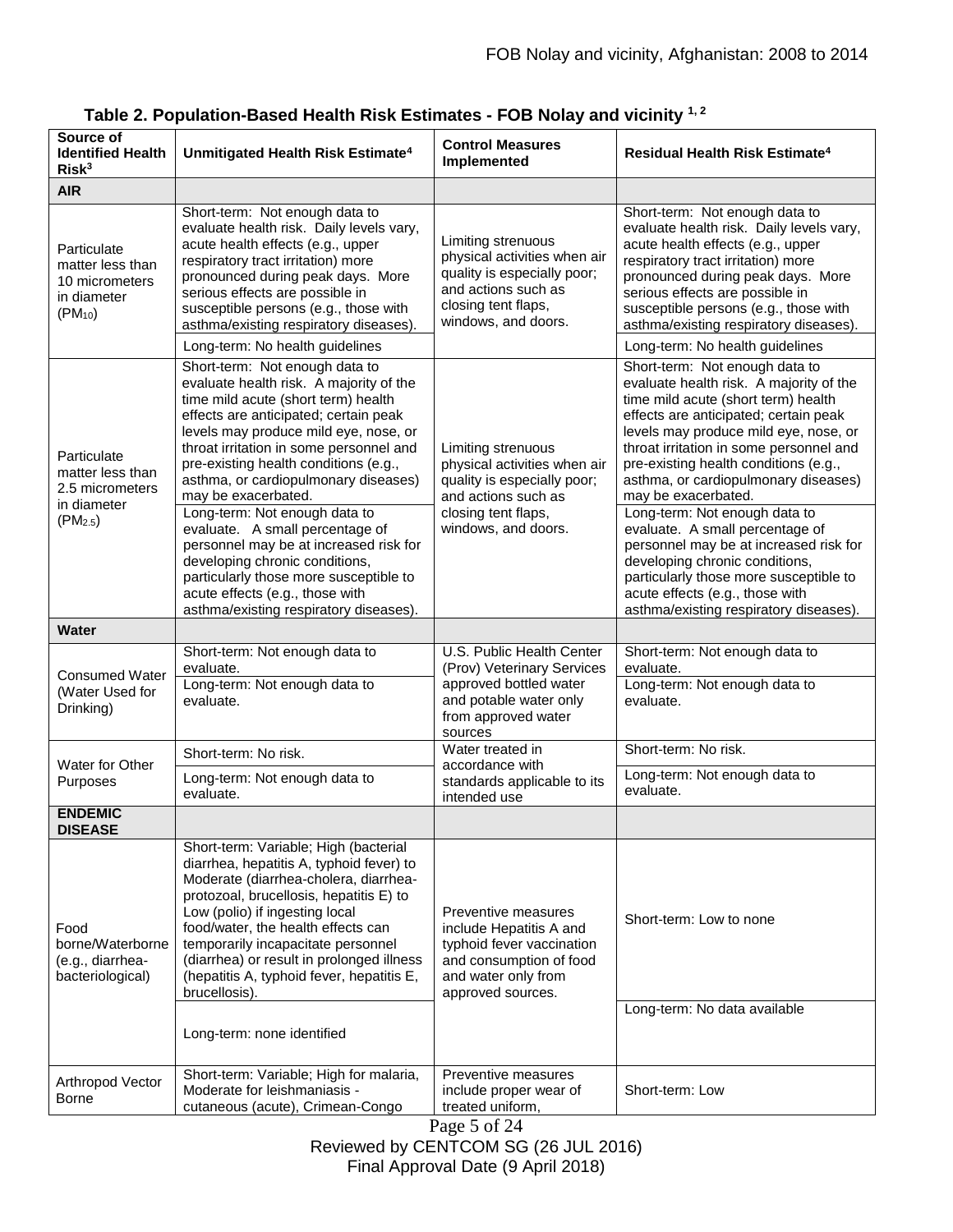| Source of<br><b>Identified Health</b><br>Risk <sup>3</sup> | Unmitigated Health Risk Estimate <sup>4</sup>                                                                                                                                                                                                     | <b>Control Measures</b><br>Implemented                                                                                                                                                                                                                                                                  | <b>Residual Health Risk Estimate<sup>4</sup></b>                                                                                                                                                                                                 |  |
|------------------------------------------------------------|---------------------------------------------------------------------------------------------------------------------------------------------------------------------------------------------------------------------------------------------------|---------------------------------------------------------------------------------------------------------------------------------------------------------------------------------------------------------------------------------------------------------------------------------------------------------|--------------------------------------------------------------------------------------------------------------------------------------------------------------------------------------------------------------------------------------------------|--|
|                                                            | hemorrhagic fever, sandfly fever,<br>typhus-miteborne; and Low for, the<br>plague and West Nile fever.                                                                                                                                            | application of repellent to<br>exposed skin, bed net<br>use, minimizing areas of                                                                                                                                                                                                                        |                                                                                                                                                                                                                                                  |  |
|                                                            | Long-term: Low for Leishmaniasis-<br>visceral infection.                                                                                                                                                                                          | standing water and<br>appropriate<br>chemoprophylaxis.                                                                                                                                                                                                                                                  | Long-term: No data available                                                                                                                                                                                                                     |  |
| Water-Contact                                              | Short-term: Moderate for leptospirosis                                                                                                                                                                                                            | Recreational swimming in<br>surface waters not likely in                                                                                                                                                                                                                                                | Short-term: Low for leptospirosis.                                                                                                                                                                                                               |  |
| (e.g. wading,<br>swimming)                                 | Long-term: No data available                                                                                                                                                                                                                      | this area of Afghanistan<br>during this time period.                                                                                                                                                                                                                                                    | Long-term: No data available                                                                                                                                                                                                                     |  |
| Respiratory                                                | Short-term: Variable; Moderate for<br>tuberculosis (TB) to Low for<br>meningococcal meningitis.                                                                                                                                                   | Providing adequate living<br>and work space; medical                                                                                                                                                                                                                                                    | Short-term: Low                                                                                                                                                                                                                                  |  |
|                                                            | Long-term: No data available                                                                                                                                                                                                                      | screening; vaccination.                                                                                                                                                                                                                                                                                 | Long-term: No data available                                                                                                                                                                                                                     |  |
| <b>Animal Contact</b>                                      | Short-term: Variable; Moderate for<br>rabies, anthrax, Q-fever to Low for<br>H5N1 avian influenza.                                                                                                                                                | Prohibiting contact with,<br>adoption, or feeding of<br>feral animals IAW U.S.                                                                                                                                                                                                                          | Short-term: No data available                                                                                                                                                                                                                    |  |
|                                                            | Long-term: Low (Rabies)                                                                                                                                                                                                                           | <b>Central Command</b><br>(CENTCOM) General<br>Order (GO) 1B. Risks are<br>further reduced in the<br>event of assessed contact<br>by prompt post-exposure<br>rabies prophylaxis IAW<br>The Center for Disease<br>Control's (CDC) Advisory<br>Committee on<br><b>Immunization Practices</b><br>guidance. | Long-term: No data available                                                                                                                                                                                                                     |  |
| <b>VENOMOUS</b><br><b>ANIMAL/</b><br><b>INSECTS</b>        |                                                                                                                                                                                                                                                   |                                                                                                                                                                                                                                                                                                         |                                                                                                                                                                                                                                                  |  |
| Snakes.<br>scorpions, and<br>spiders                       | Short-term: Low; If encountered,<br>effects of venom vary with species<br>from mild localized swelling (e.g.<br>widow spider) to potentially lethal<br>effects (e.g. Oxus Cobra).                                                                 | Risk reduced by avoiding<br>contact, proper wear of<br>uniform (especially<br>footwear), and proper and<br>timely treatment.                                                                                                                                                                            | Short-term: Low; If encountered,<br>effects of venom vary with species<br>from mild localized swelling (e.g.<br>widow spider) to potentially lethal<br>effects (e.g. Oxus Cobra).                                                                |  |
|                                                            | Long-term: No data available                                                                                                                                                                                                                      |                                                                                                                                                                                                                                                                                                         | Long-term: No data available                                                                                                                                                                                                                     |  |
| <b>HEAT/COLD</b><br><b>STRESS</b>                          |                                                                                                                                                                                                                                                   |                                                                                                                                                                                                                                                                                                         |                                                                                                                                                                                                                                                  |  |
| Heat                                                       | Short-term: Variable; Risk of heat<br>injury is High for June - August and<br>Low for all other months.                                                                                                                                           | Work-rest cycles, proper                                                                                                                                                                                                                                                                                | Short-term: Variable; Risk of heat<br>injury in unacclimatized or susceptible<br>personnel is Moderate for June -<br>August and Low for all others.                                                                                              |  |
|                                                            | Long-term: Low. The long-term risk<br>was Low. However, the risk may be<br>greater to certain susceptible persons-<br>those older (i.e., greater than 45<br>years), in lesser physical shape, or<br>with underlying medical/health<br>conditions. | hydration and nutrition,<br>and Wet Bulb Globe<br>Temperature (WBGT)<br>monitoring.                                                                                                                                                                                                                     | Long-term: Low. The long-term risk is<br>Low. However, the risk may be<br>greater to certain susceptible persons-<br>those older (i.e., greater than 45<br>years), in lesser physical shape, or<br>with underlying medical/health<br>conditions. |  |
|                                                            | Short-term: Low risk of cold<br>stress/injury.                                                                                                                                                                                                    | Risks from cold stress<br>reduced with protective                                                                                                                                                                                                                                                       | Short-term: Low risk of cold<br>stress/injury.                                                                                                                                                                                                   |  |
| Cold                                                       | Long-term: Low; Long-term health<br>implications from cold injuries are rare<br>but can occur, especially from more<br>serious injuries such as frost bite.                                                                                       | measures such as use of<br>the buddy system, limiting<br>exposure during cold<br>weather, proper hydration<br>and nutrition, and proper                                                                                                                                                                 | Long-term: Low; Long-term health<br>implications from cold injuries are rare<br>but can occur, especially from more<br>serious injuries such as frost bite.                                                                                      |  |

Page 6 of 24 Reviewed by CENTCOM SG (26 JUL 2016) Final Approval Date (9 April 2018)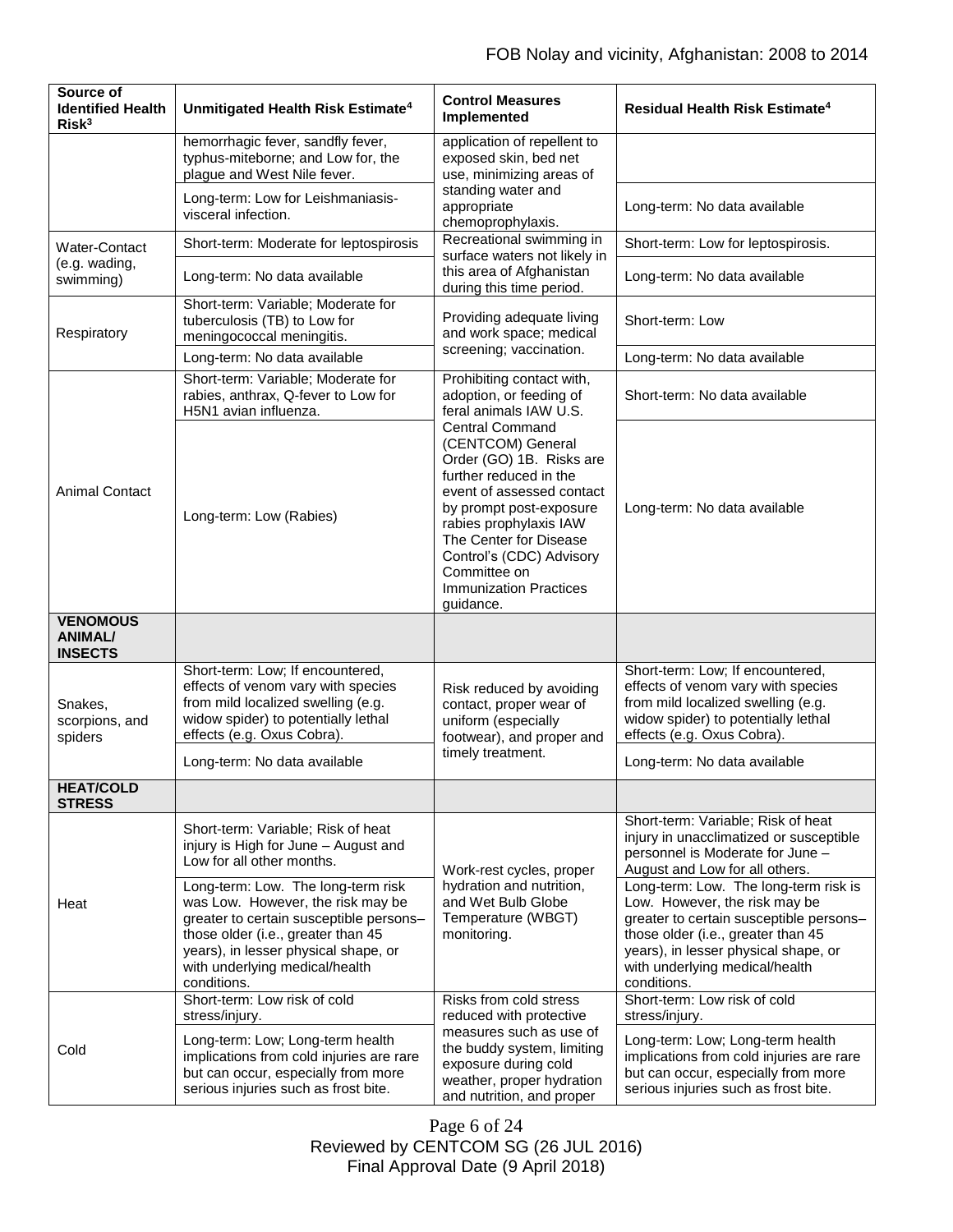| Source of<br><b>Identified Health</b><br>Risk <sup>3</sup> | Unmitigated Health Risk Estimate <sup>4</sup>                                                                                                                                                                                                                                                                                                                                                                                                                                                                                                                                                  | <b>Control Measures</b><br>Implemented                                                                                                                                                                         | <b>Residual Health Risk Estimate<sup>4</sup></b>                                                                                                                                                                                                                                                                                                                                                                                                                                                                                                                                               |  |
|------------------------------------------------------------|------------------------------------------------------------------------------------------------------------------------------------------------------------------------------------------------------------------------------------------------------------------------------------------------------------------------------------------------------------------------------------------------------------------------------------------------------------------------------------------------------------------------------------------------------------------------------------------------|----------------------------------------------------------------------------------------------------------------------------------------------------------------------------------------------------------------|------------------------------------------------------------------------------------------------------------------------------------------------------------------------------------------------------------------------------------------------------------------------------------------------------------------------------------------------------------------------------------------------------------------------------------------------------------------------------------------------------------------------------------------------------------------------------------------------|--|
|                                                            |                                                                                                                                                                                                                                                                                                                                                                                                                                                                                                                                                                                                | wear of issued protective<br>clothing.                                                                                                                                                                         |                                                                                                                                                                                                                                                                                                                                                                                                                                                                                                                                                                                                |  |
| <b>Unique</b><br>Incidents/                                |                                                                                                                                                                                                                                                                                                                                                                                                                                                                                                                                                                                                |                                                                                                                                                                                                                |                                                                                                                                                                                                                                                                                                                                                                                                                                                                                                                                                                                                |  |
| <b>Concerns</b>                                            |                                                                                                                                                                                                                                                                                                                                                                                                                                                                                                                                                                                                |                                                                                                                                                                                                                |                                                                                                                                                                                                                                                                                                                                                                                                                                                                                                                                                                                                |  |
| <b>Burn Pits</b>                                           | Short-term: No data to evaluate health<br>risk. Exposure to burn pit (or<br>incinerator or burn barrel) smoke is<br>variable. Exposure to high levels of<br>$PM_{10}$ and $PM_{2.5}$ from smoke may result<br>in mild to more serious short-term<br>health effects (e.g., eye, nose or throat<br>and lung irritation) in some personnel<br>and certain subgroups.                                                                                                                                                                                                                              | Control measures may<br>have included locating<br>burn pits downwind of<br>prevailing winds,<br>increased distance from<br>living and working areas<br>when possible, and<br>improved waste<br>segregation and | Short-term: No data to evaluate health<br>risk. Exposure to burn pit (or<br>incinerator or burn barrel) smoke is<br>variable. Exposure to high levels of<br>$PM_{10}$ and $PM_{2.5}$ from smoke may result<br>in mild to more serious short-term<br>health effects (e.g., eye, nose or throat<br>and lung irritation) in some personnel<br>and certain subgroups.                                                                                                                                                                                                                              |  |
|                                                            | Long-term: No data to evaluate health<br>risk. Exposure to burn pit (or<br>incinerator or burn barrel) smoke is<br>variable. Exposure to high levels of<br>PM <sub>10</sub> and PM <sub>2.5</sub> in the smoke may be<br>associated with some otherwise<br>healthy personnel, who were exposed<br>for a long-term period, possibly<br>developing certain health conditions<br>(e.g., reduced lung function,<br>cardiopulmonary disease). Personnel<br>with a history of asthma or<br>cardiopulmonary disease could<br>potentially be more likely to develop<br>such chronic health conditions. | management techniques                                                                                                                                                                                          | Long-term: No data to evaluate health<br>risk. Exposure to burn pit (or<br>incinerator or burn barrel) smoke is<br>variable. Exposure to high levels of<br>PM <sub>10</sub> and PM <sub>2.5</sub> in the smoke may be<br>associated with some otherwise<br>healthy personnel, who were exposed<br>for a long-term period, possibly<br>developing certain health conditions<br>(e.g., reduced lung function,<br>cardiopulmonary disease). Personnel<br>with a history of asthma or<br>cardiopulmonary disease could<br>potentially be more likely to develop<br>such chronic health conditions. |  |

<sup>1</sup>This Summary Table provides a qualitative estimate of population-based short- and long-term health risks associated with the occupational environment conditions at FOB Nolay and vicinity. It does not represent an individual exposure profile. Actual individual exposures and health effects depend on many variables. For example, while a chemical may have been present in the environment, if a person did not inhale, ingest, or contact a specific dose of the chemical for adequate duration and frequency, then there may have been no health risk. Alternatively, a person at a specific location may have experienced a unique exposure which could result in a significant individual exposure. Any such person seeking medical care should have their specific exposure documented in an SF600.

 $2$  This assessment is based on specific environmental sampling data and reports obtained from March 2008 through July 2014. Sampling locations are assumed to be representative of exposure points for the camp population but may not reflect all the fluctuations in environmental quality or capture unique exposure incidents.

 $3$ This Summary Table is organized by major categories of identified sources of health risk. It only lists those sub-categories specifically identified and addressed at FOB Nolay and vicinity. The health risks are presented as Low, Moderate, High or Extremely High for both acute and chronic health effects. The health risk level is based on an assessment of both the potential severity of the health effects that could be caused and probability of the exposure that would produce such health effects. Details can be obtained from the Army Public Health Center (Provisional) [APHC (PROV)]. Where applicable, "None Identified" is used when though a potential exposure is identified, and no health risks of either a specific acute or chronic health effects are determined. More detailed descriptions of OEH exposures that are evaluated but determined to pose no health risk are discussed in the following sections of this report.

4Health risks in this Summary Table are based on quantitative surveillance thresholds (e.g. endemic disease rates; host/vector/pathogen surveillance) or screening levels, e.g. Military Exposure Guidelines (MEGs) for chemicals*.* Some previous assessment reports may provide slightly inconsistent health risk estimates because quantitative criteria such as MEGs may have changed since the samples were originally evaluated and/or because this assessment makes use of all historic site data while previous reports may have only been based on a select few samples.

> Page 7 of 24 Reviewed by CENTCOM SG (26 JUL 2016) Final Approval Date (9 April 2018)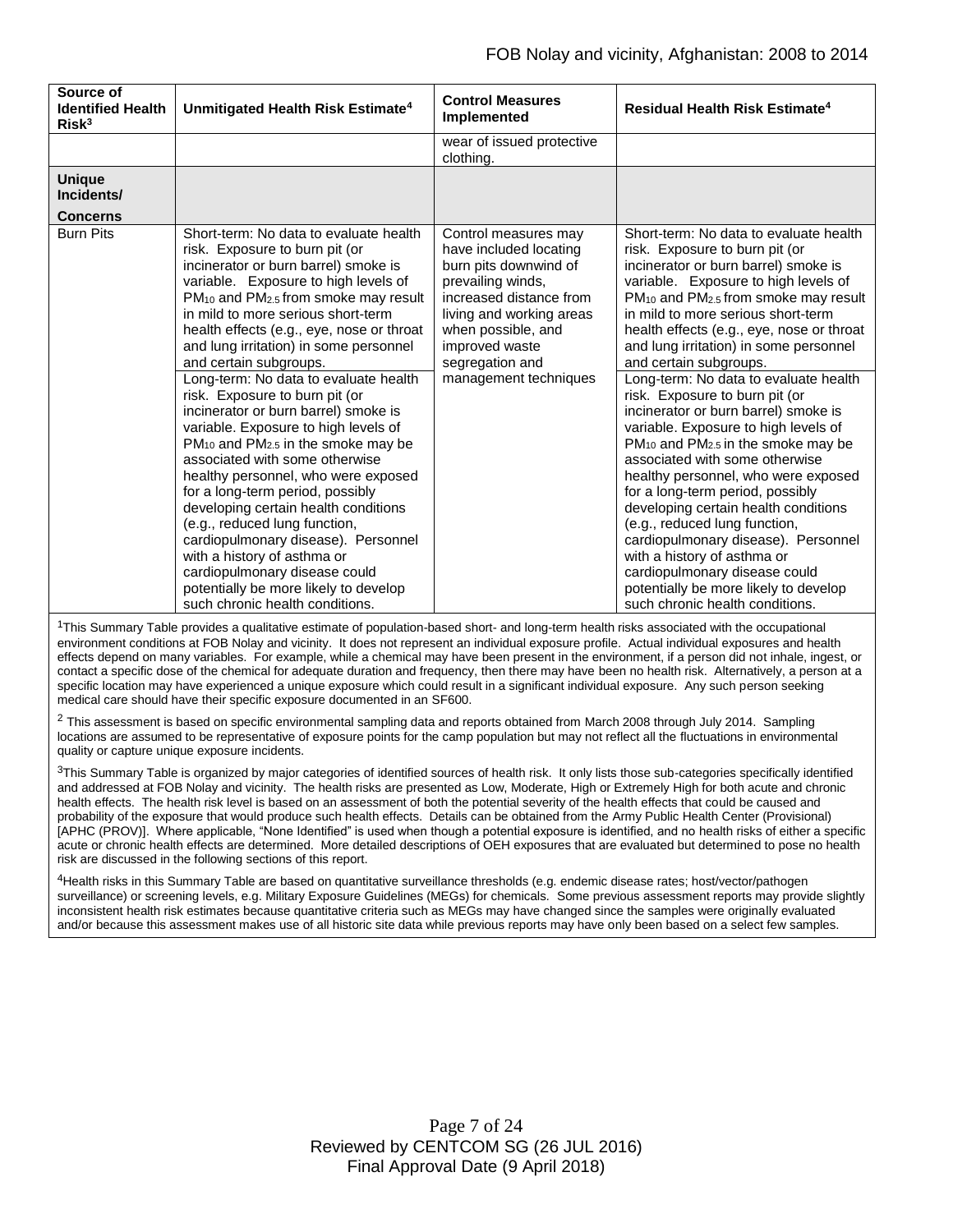# **1 Discussion of Health Risks at FOB Nolay and vicinity, Afghanistan by Source**

The following sections provide additional information about the OEH conditions summarized above. All risk assessments were performed using the methodology described in the U. S. Army Public Health Command Technical Guide 230, *Environmental Health Risk Assessment and Chemical Exposure Guidelines for Deployed Military Personnel* (Reference 4). All OEH risk estimates represent residual risk after accounting for preventive controls in place. Occupational exposures and exposures to endemic diseases are greatly reduced by preventive measures. For environmental exposures related to airborne dust, there are limited preventive measures available, and available measures have little efficacy in reducing exposure to ambient conditions.

# **2 Air**

#### 2.1 Site-Specific Sources Identified

FOB Nolay and vicinity is situated in a dusty semi-arid desert environment. Inhalational exposure to high levels of dust and particulate matter, such as during high winds or dust storms, may result in mild to more serious short-term health effects (e.g., eye, nose or throat and lung irritation) in some personnel. Additionally, certain subgroups of the deployed forces (e.g., those with pre-existing asthma/cardio pulmonary conditions) are at greatest risk of developing notable health effects.

#### 2.2 Particulate matter

Particulate matter (PM) is a complex mixture of extremely small particles suspended in the air. The PM includes solid particles and liquid droplets emitted directly into the air by sources such as: power plants, motor vehicles, aircraft, generators, construction activities, fires, and natural windblown dust. The PM can include sand, soil, metals, volatile organic compounds (VOC), allergens, and other compounds such as nitrates or sulfates that are formed by condensation or transformation of combustion exhaust. The PM composition and particle size vary considerably depending on the source. Generally, PM of health concern is divided into two fractions:  $PM_{10}$ , which includes coarse particles with a diameter of 10 micrometers or less, and fine particles less than 2.5 micrometers ( $PM<sub>2.5</sub>$ ), which can reach the deepest regions of the lungs when inhaled. Exposure to excessive PM is linked to a variety of potential health effects.

#### 2.3 Particulate matter, less than10 micrometers (PM<sub>10</sub>)

### 2.3.1 Exposure Guidelines:

Short Term (24-hour)  $PM_{10}$  (micrograms per cubic Long-term  $PM_{10}$  MEG ( $\mu$ g/m<sup>3</sup>): meter, μg/m<sup>3</sup>):

- 
- $\bullet$  Marginal MEG = 420
- Critical MEG =  $600$
- 
- Negligible  $MEG = 250$   $\bullet$  Not defined and not available.

2.3.2 Sample data/Notes:

A total of two valid  $PM_{10}$  air samples were collected in 2012, one from Dashtu on 28 June and one from Little Blue on 31 August. The range of 24-hour PM<sub>10</sub> concentrations was 36 µg/m<sup>3</sup> – 96 µg/m<sup>3</sup>.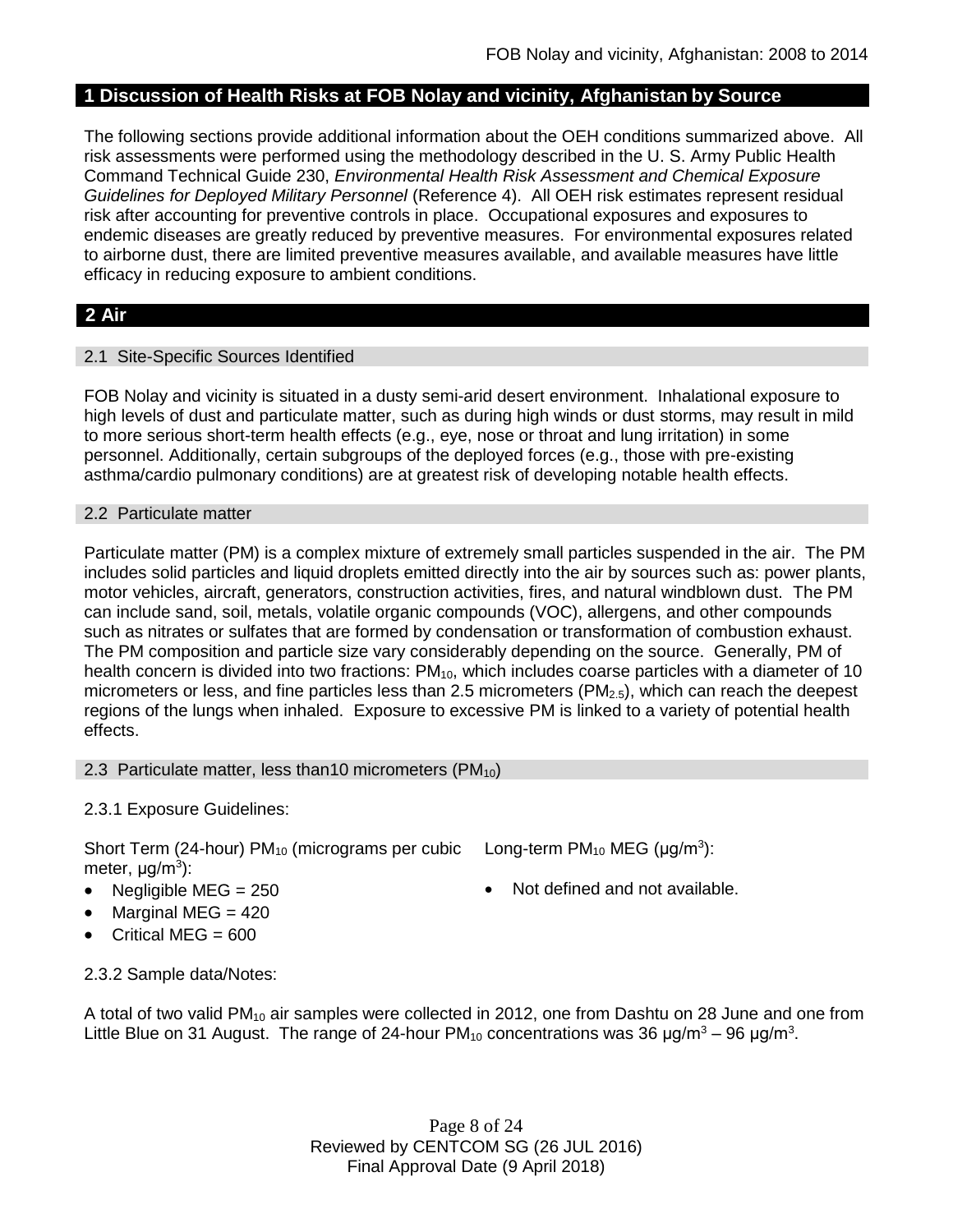2.3.3 Short-term health risks:

**None identified based on the available sampling data.** No parameters exceeded short-term Negligible MEGs; however, two samples are insufficient for a risk analysis.

2.3.4 Long-term health risk:

**Not Evaluated-no available health guidelines**. The U.S. Environmental Protection Agency (EPA) has retracted its long-term standard (national ambient air quality standards, NAAQS) for  $PM_{10}$  due to an inability to clearly link chronic health effects with chronic  $PM_{10}$  exposure levels.

2.4 Particulate Matter, less than 2.5 micrometers ( $PM_{2.5}$ )

2.4.1 Exposure Guidelines:

Short Term (24-hour)  $PM<sub>2.5</sub>$  ( $\mu$ g/m<sup>3</sup>):

- Negligible MEG = 65 Negligible MEG = 15
- Marginal MEG =  $250$  extended to Marginal MEG =  $65$
- Critical MEG  $= 500$

): Long-term (1year)  $PM_{2.5}$  MEGs ( $\mu$ g/m<sup>3</sup>):

2.4.2 Sample data/Notes:

A total of eight valid PM2.5 air samples were collected in 2011 (two from Nolay) and 2013 (two from Jackson, two from Nolay, one from Robinson and one from Lashkar Gah). The range of 24-hour PM<sub>2.5</sub> concentrations was 29  $\mu$ g/m3 – 129  $\mu$ g/m3 with an average of 70  $\mu$ g/m3.

2.4.3 Short-term health risks:

**Not enough data to evaluate:** The maximum and average concentrations of PM2.5 in 2013 exceed the 24-hour negligible MEG, however; there was not enough sample data for further evaluation. Six samples are not sufficient for risk evaluation.

2.4.4 Long-term health risks:

**Not enough data to evaluate:** The average concentration of PM<sub>2.5</sub> in 2011 and 2013 exceed the 1year negligible MEG, however; there was not enough sample data for further evaluation. Two and six samples, respectively, are not sufficient for risk evaluation.

#### 2.5 Airborne Metals

#### 2.5.1 Sample data/Notes:

A total of two valid  $PM_{10}$  and eight valid  $PM_{2.5}$  airborne metal samples were collected 2011-2013.

2.5.2 Short-term health risks:

**None identified based on the available sampling data.** No parameters exceeded short-term Negligible MEGs; however, two or eight samples are insufficient for a risk analysis.

> Page 9 of 24 Reviewed by CENTCOM SG (26 JUL 2016) Final Approval Date (9 April 2018)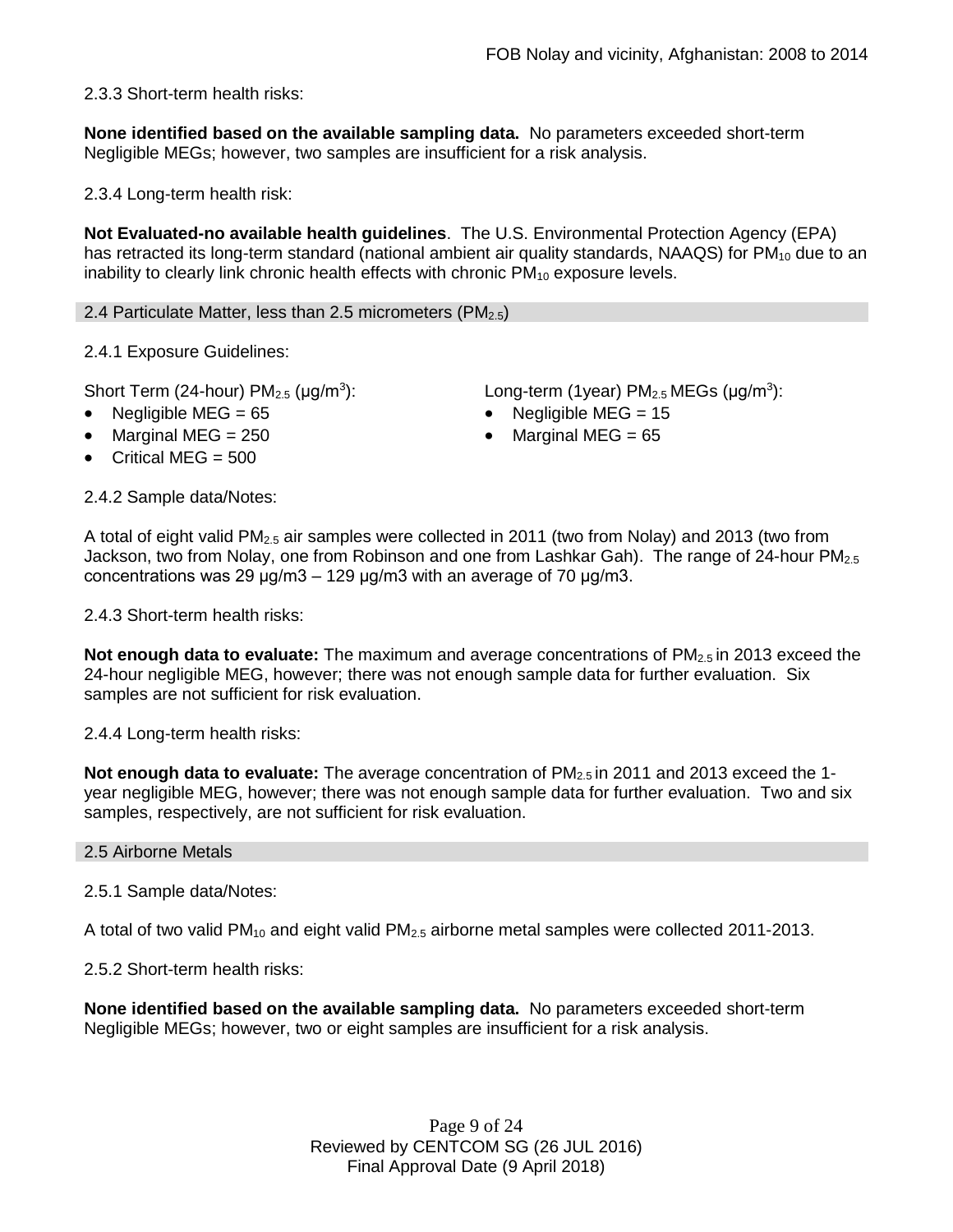#### 2.5.3 Long-term health risks:

**None identified based on the available sampling data.** No parameters exceeded 1-year negligible MEGs; however, two or eight samples are insufficient for a risk analysis.

2.6 Volatile Organic Compounds (VOC)

2.6.1 Sample data/Notes:

The health risk assessment is based on average and peak concentrations of three valid volatile organic chemical (VOC) air samples, one from Dashtu and two from Little Blue, collected in 2012, and the likelihood of exposure. None of the analyzed VOC pollutants were found at concentrations above short or long-term MEGs.

2.6.2 Short and long-term health risks:

**None identified based on the available sampling data.** No parameters exceeded short or long-term Negligible MEGs; however, three samples are insufficient for a risk analysis.

### **3 Soil**

#### 3.1 Site-Specific Sources Identified

3.2 Sample data/Notes:

A total of three valid surface soil samples were collected from 14 January 2011 to 12 July 2012, to assess OEH health risk to deployed personnel. The primary soil contamination exposure pathways are dermal contact and dust inhalation. Typical parameters analyzed for included semi volatile organic compounds (SVOCs), heavy metals, polychlorinated biphenyls (PCBs), pesticides, herbicides. If the contaminant was known or suspected, other parameters may have been analyzed for (i.e., total petroleum hydrocarbons (TPH) and polycyclic aromatic hydrocarbons (PAH) near fuel spills). The percent of the population exposed to soil and associated dust in the sampled areas was assumed > 75% for all samples. For the risk assessment, personnel are assumed to remain at this location for 6 months to 1 year.

3.3 Short-term health risk:

**Not an identified source of health risk**. Currently, sampling data for soil are not evaluated for short term (acute) health risks**.**

#### 3.4 Long-term health risk:

**None identified based on available sample data.** No parameters exceeded the 1-year Negligible MEG; however, three samples are insufficient for a risk analysis.

> Page 10 of 24 Reviewed by CENTCOM SG (26 JUL 2016) Final Approval Date (9 April 2018)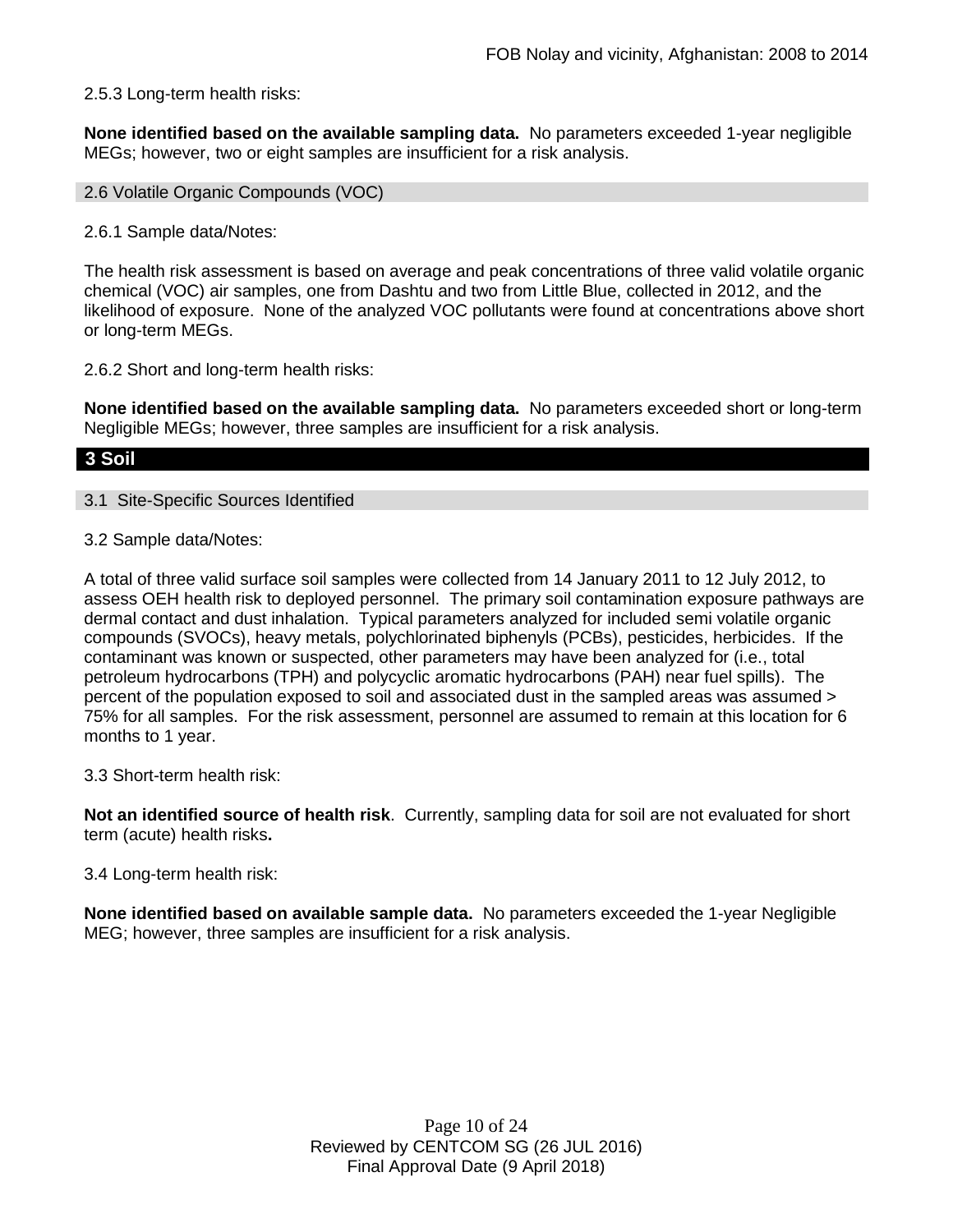# **4 Water**

In order to assess the health risk to U.S. personnel from exposure to water in theater, the U.S. Public Health Center (Prov) identified the most probable exposure pathways. These are based on the administrative information provided on the field data sheets submitted with the samples taken over the time period being evaluated. Based on the information provided from the field, seven of nine samples of untreated water were associated with source water for treatment and no exposure pathways were associated with those samples. Therefore, those untreated samples are not assessed as potential health hazards. It is assumed that 100% of all U.S. personnel at Nolay and vicinity will be directly exposed to reverse osmosis water purification unit (ROWPU) treated, disinfected fresh bulk water, bottled water and untreated well water since this classification of water is primarily used for personal hygiene, showering, cooking, and for use at vehicle wash racks. Field data sheets indicate that bottled water was the only approved source of drinking water for many of the basecamps, however treated water was used as primary drinking water in some cases, and was evaluated as such.

#### 4.1 Drinking Water: Bottled and Treated

#### 4.1.1 Site-Specific Sources Identified

#### 4.1.2 Sample data/Notes:

To assess the potential for adverse health effects to troops, the following assumptions were made about dose and duration: A conservative (protective) assumption was that personnel routinely ingested 5 L/day of bottled water for up to 365 days (1-year). It was further assumed that control measures were not used. A total of six valid drinking water samples were collected from 2009 to 2012.

4.1.3 Short-term and long-term health risk:

**Not enough data to evaluate.** One water sample at Inkerman in 2012 contained a detectable concentration of copper (0.19 mg/L) above the short-term (0.05 mg/L) and long-term (0.14 mg/L) MEGs; however, this one sample was not enough for further assessment.

#### 4.2 Non-Drinking Water: Disinfected

#### 4.2.1 Site-Specific Sources Identified

Although the primary route of exposure for most microorganisms is ingestion of contaminated water, dermal exposure to some microorganisms, chemicals, and biologicals may also cause adverse health effects. Complete exposure pathways would include drinking, brushing teeth, personal hygiene, cooking, providing medical and dental care using a contaminated water supply or during dermal contact at vehicle or aircraft wash racks.

#### 4.2.2 Sample data/Notes:

To assess the potential for adverse health effects to troops the following assumptions were made about dose and duration: All U.S. personnel at this location were expected to remain at this site for approximately 1 year. A conservative (protective) assumption is that personnel routinely consumed less than 5L/day of non-drinking water for up to 365 days (1-year). It is further assumed that control measures and/or personal protective equipment were not used. A total of eight disinfected bulk water (Non-Drinking) samples from 2010 to 2014 were evaluated for this health risk assessment.

> Page 11 of 24 Reviewed by CENTCOM SG (26 JUL 2016) Final Approval Date (9 April 2018)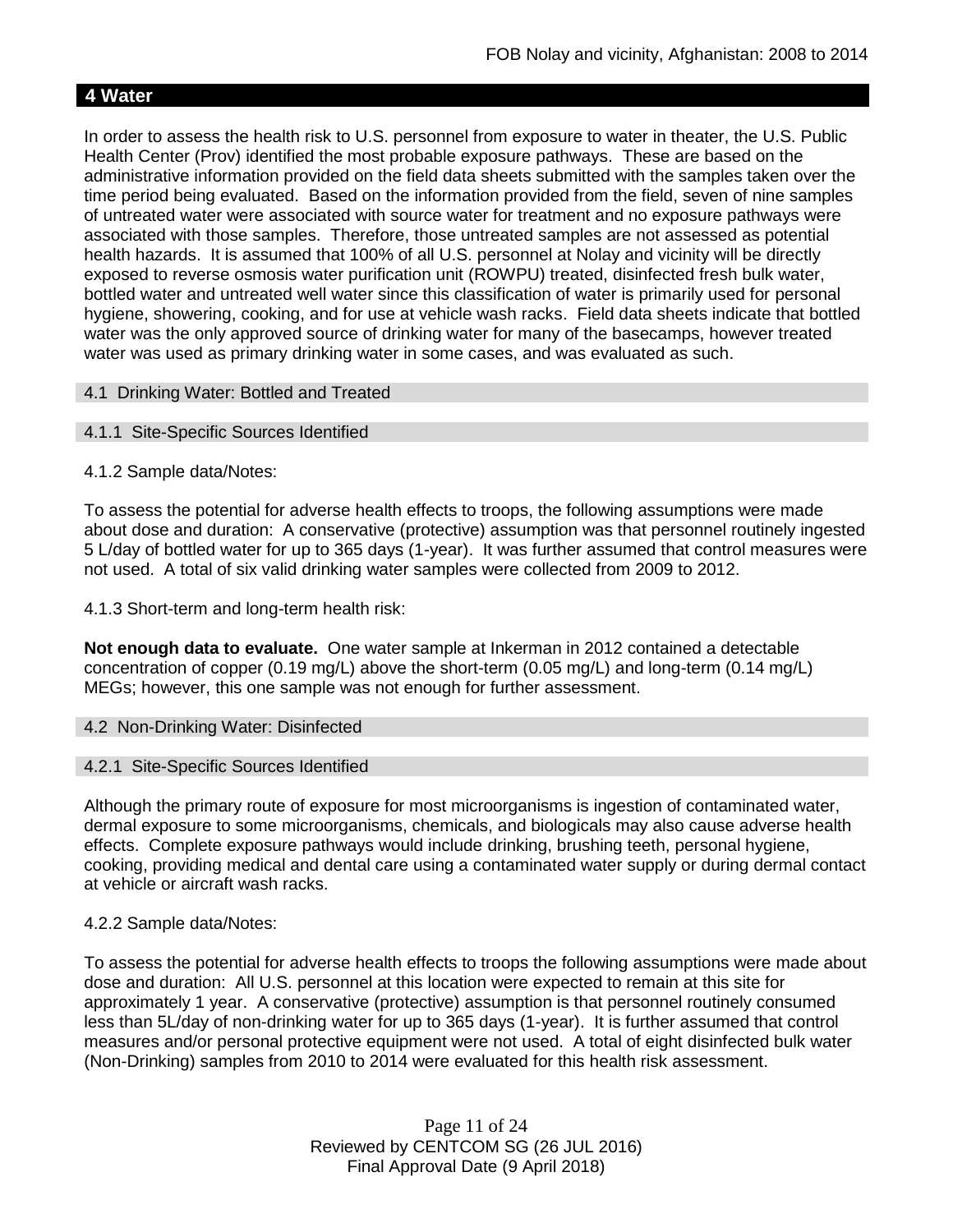4.2.3 Short-term health risks:

**None identified based on available sample data.** All parameters in the collected samples were below the short-term Negligible MEGs.

4.2.4 Long-term health risks:

**Not enough data to evaluate.** One sample collected from Laskar Gah in 2010 contained chromium at a concentration (0.36 mg/L) above the long-term MEG (0.32 mg/L). Another sample collected from Laskar Gah in 2010 contained 4-chloroaniline at a concentration (0.026 mg/L) above the long-term MEG (0.02 mg/L). These single samples were not enough for further assessment.

#### **5 Military Unique**

5.1 Chemical Biological, Radiological Nuclear (CBRN) Weapons

No specific hazard sources were documented in the Defense Occupational and Environmental Health Readiness System (DOEHRS), or the Military Exposure Surveillance Library (MESL) from March 2008 through July 2014 (References 1 and 5).

#### 5.2 Depleted Uranium (DU)

No specific hazard sources were documented in the DOEHRS or MESL from March 2008 through July 2014 (References 1 and 5).

#### 5.3 Ionizing Radiation

No specific hazard sources were documented in the DOEHRS or MESL from March 2008 through July 2014 (References 1 and 5).

#### 5.4 Non-Ionizing Radiation

No specific hazard sources were documented in the DOEHRS or MESL from March 2008 through July 2014 (References 1 and 5).

### **6 Endemic Diseases**

This document lists the endemic diseases reported in the region, its specific health risks and severity and general health information about the diseases. CENTCOM Modification (MOD) 12 (Reference 6) lists deployment requirements, to include immunizations and chemoprophylaxis, in effect during the timeframe of this POEMS.

#### 6.1 Food borne and Waterborne Diseases

Food borne and waterborne diseases in the area are transmitted through the consumption of local food and water. Local unapproved food and water sources (including ice) are heavily contaminated with pathogenic bacteria, parasites, and viruses to which most U.S. Service Members have little or no natural immunity. Effective host nation disease surveillance does not exist within the country. Only a small fraction of diseases are identified or reported in host nation personnel. Diarrheal diseases are expected to temporarily incapacitate a very high percentage of U.S. personnel within days if local food, water, or ice is consumed. Hepatitis A and typhoid fever infections typically cause prolonged illness in a smaller percentage of unvaccinated personnel. Vaccinations are required for DoD personnel and

> Page 12 of 24 Reviewed by CENTCOM SG (26 JUL 2016) Final Approval Date (9 April 2018)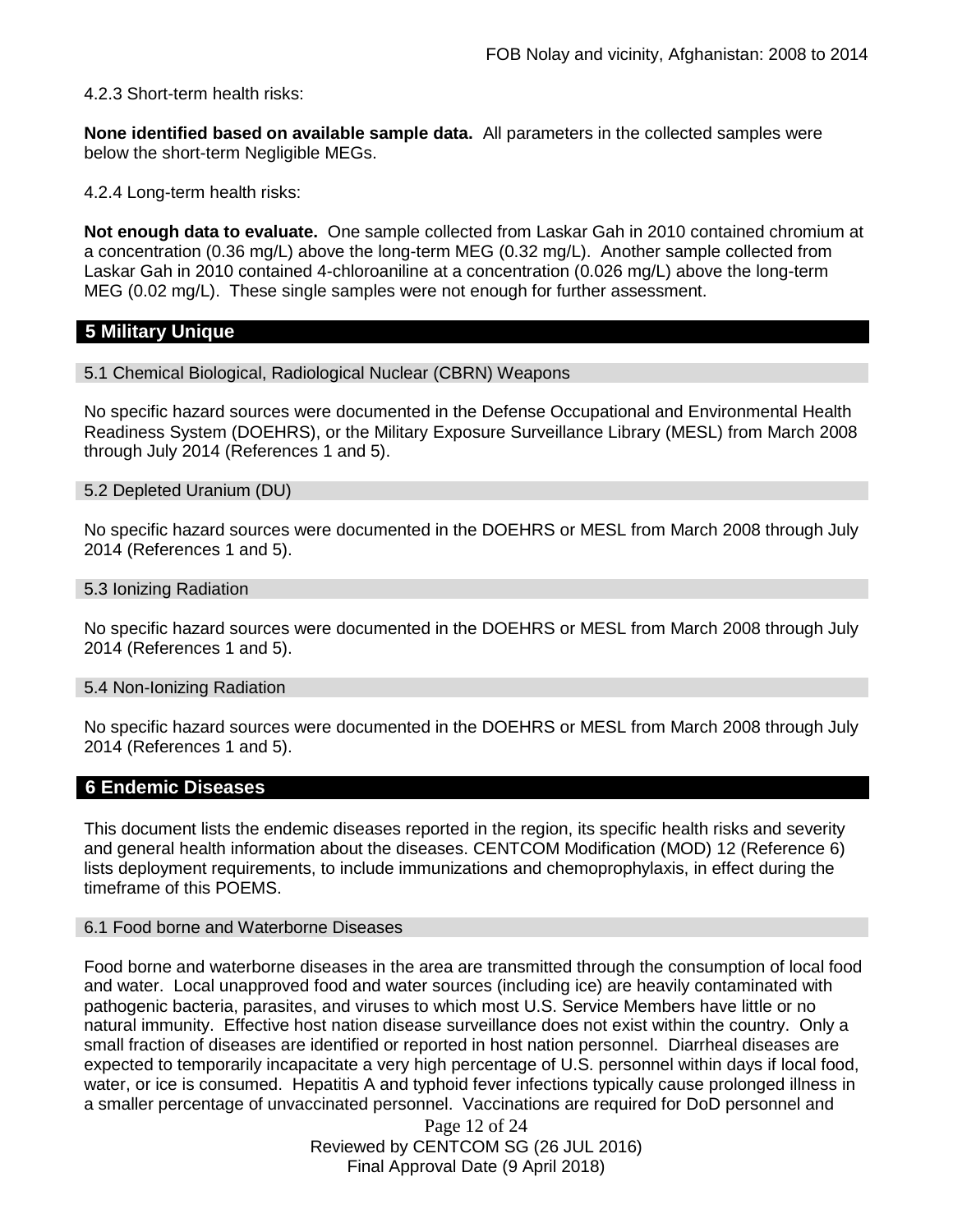contractors. In addition, although not specifically assessed in this document, significant outbreaks of viral gastroenteritis (e.g., norovirus) and food poisoning (e.g., *Bacillus cereus*, *Clostridium perfringens*, *Staphylococcus*) may occur. Key disease risks are summarized below:

Mitigation strategies were in place and included consuming food and water from approved sources, vaccinations (when available), frequent hand washing and general sanitation practices.

### 6.1.1 Diarrheal diseases (bacteriological)

**High, mitigated to Low**: Diarrheal diseases are expected to temporarily incapacitate a very high percentage of personnel (potentially over 50% per month) within days if local food, water, or ice is consumed. Field conditions (including lack of hand washing and primitive sanitation) may facilitate person-to-person spread and epidemics. Typically mild disease treated in outpatient setting; recovery and return to duty in less than 72 hours with appropriate therapy. A small proportion of infections may require greater than 72 hours limited duty, or hospitalization.

6.1.2 Hepatitis A, typhoid/paratyphoid fever, and diarrhea-protozoal

**High, mitigated to Low**: Unmitigated health risk to U.S. personnel is high year round for hepatitis A and typhoid/paratyphoid fever, and Moderate for diarrhea-protozoal. Mitigation was in place to reduce the risks to low. Hepatitis A, typhoid/paratyphoid fever, and diarrhea-protozoal disease may cause prolonged illness in a small percentage of personnel (less than 1% per month). Although much rarer, other potential diseases in this area that are also considered a Moderate risk include: hepatitis E, diarrhea-cholera, and brucellosis.

#### 6.1.3 Polio

**Low**: Potential health risk to U.S. personnel is Low. Despite a concerted global eradication campaign, poliovirus continues to affect children and adults in Afghanistan, Pakistan and some African countries. Polio is a highly infectious disease that invades the nervous system. The virus is transmitted by person-to-person, typically by hands, food or water contaminated with fecal matter or through direct contact with the infected person's saliva. An infected person may spread the virus to others immediately before and about 1 to 2 weeks after symptoms appear. The virus can live in an infected person's feces for many weeks. About 90% of people infected have no symptoms, and about 1% have a very severe illness leading to muscle weakness, difficulty breathing, paralysis, and sometimes death. People who do not have symptoms can still pass the virus to others and make them sick.

6.1.4 Short-term Health Risks:

**Low**: The overall unmitigated short-term risk associated with food borne and waterborne diseases are considered High (bacterial diarrhea, hepatitis A, typhoid/paratyphoid fever) to Moderate (diarrheacholera, diarrhea-protozoal, brucellosis, hepatitis E) to Low (polio) if local food or water is consumed. Preventive Medicine measures reduced the risk to Low. Confidence in the health risk estimate is high.

6.1.5 Long-term Health Risks:

### **None identified based on available data.**

#### 6.2 Arthropod Vector-Borne Diseases

During the warmer months, the climate and ecological habitat support populations of arthropod vectors, including mosquitoes, ticks, mites, and sandflies. Significant disease transmission is sustained

> Page 13 of 24 Reviewed by CENTCOM SG (26 JUL 2016) Final Approval Date (9 April 2018)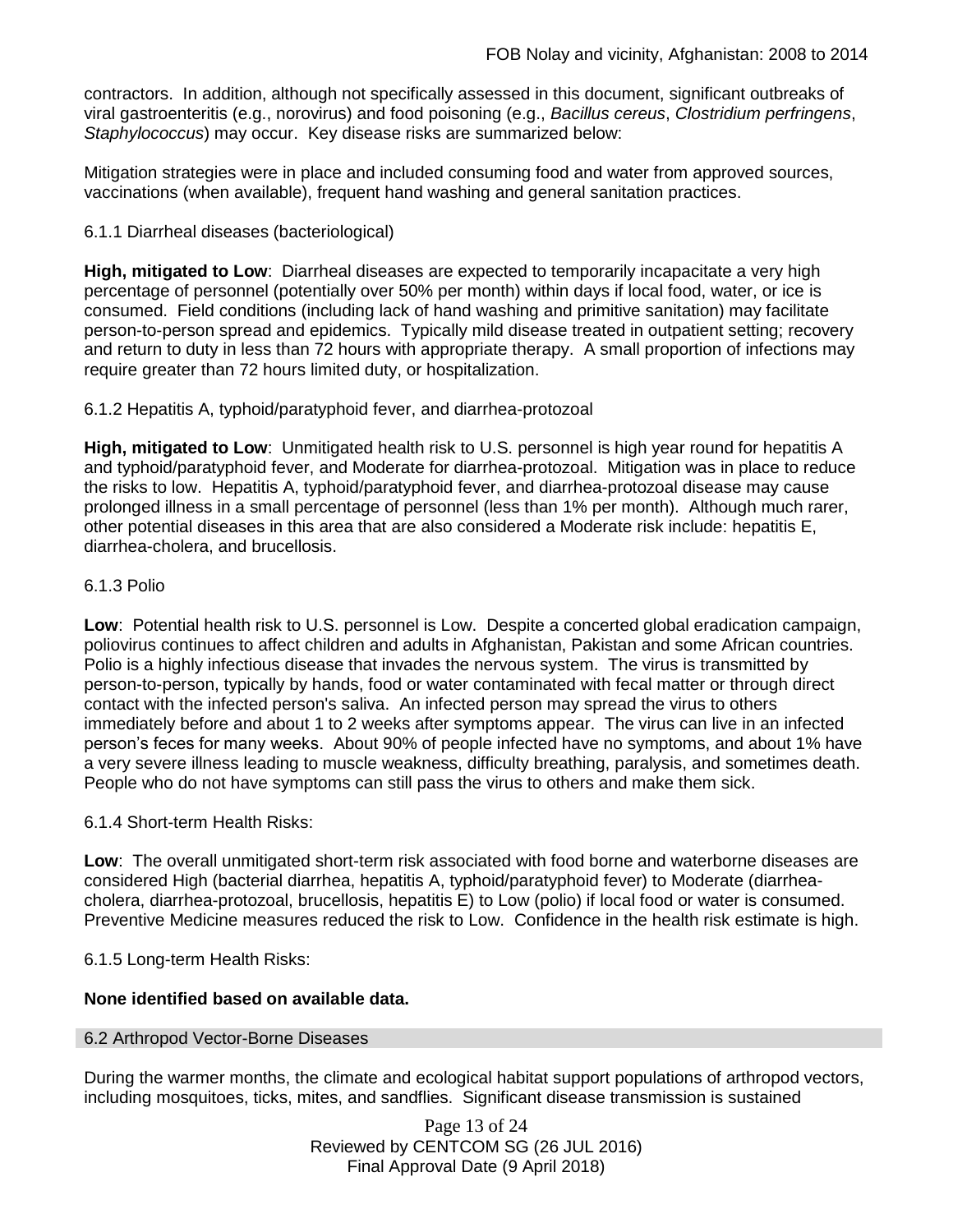countrywide, including urban areas. Malaria, the major vector-borne health risk in Afghanistan, is capable of debilitating a high percentage of personnel for up to a week or more. Mitigation strategies were in place and included proper wear of treated uniforms, application of repellent to exposed skin, and use of bed nets and chemoprophylaxis (when applicable). Additional methods included the use of pesticides, reduction of pest/breeding habitats, and engineering controls.

### 6.2.1 Malaria

**High, mitigated to Low:** Potential unmitigated risk to U.S. personnel is High during warmer months (typically April through November) but reduced to low with mitigation measures. Malaria incidents are often associated with the presence of agriculture activity, including irrigation systems and standing water, which provide breeding habitats for vectors. A small number of cases may occur among personnel exposed to mosquito (Anopheles spp.) bites. Malaria incidents may cause debilitating febrile illness typically requiring 1 to 7 days of inpatient care, followed by return to duty. Severe cases may require intensive care or prolonged convalescence.

#### 6.2.2 Leishmaniasis

**Moderate, mitigated to Low**: The disease risk is Moderate during the warmer months when sandflies are most prevalent, but reduced to low with mitigation measures. Leishmaniasis is transmitted by sand flies. There are two forms of the disease; cutaneous (acute form) and visceral (a more latent form of the disease). The leishmaniasis parasites may survive for years in infected individuals and this infection may go unrecognized by physicians in the U.S. when infections become symptomatic years later. Cutaneous infection is unlikely to be debilitating, though lesions may be disfiguring. Visceral leishmaniasis disease can cause severe febrile illness which typically requires hospitalization with convalescence over 7 days.

#### 6.2.3 Crimean-Congo hemorrhagic fever

**Moderate, mitigated to Low**: Unmitigated risk is moderate, but reduced to low with mitigation measures. Crimean-Congo hemorrhagic fever occurs in rare cases (less than 0.1% per month attack rate in indigenous personnel) and is transmitted by tick bites or occupational contact with blood or secretions from infected animals. The disease typically requires intensive care with fatality rates from 5% to 50%.

#### 6.2.4 Sandfly fever

**Moderate, mitigated to Low**: Sandfly fever has a Moderate risk with potential disease rates from 1% to 10% per month under worst case conditions. Mitigation measures reduced the risk to low. The disease is transmitted by sandflies and occurs more commonly in children though adults are still at risk. Sandfly fever disease typically resulted in debilitating febrile illness requiring 1 to 7 days of supportive care followed by return to duty.

#### 6.2.5 Plague

**Low:** Potential health risk to U.S. personnel is Low year round. Bubonic plague typically occurred as sporadic cases among people who come in contact with wild rodents and their fleas during work, hunting, or camping activities. Outbreaks of human plague are rare and typically occur in crowded urban settings associated with large increases in infected commensal rats (*Rattus rattus*) and their flea populations. Some untreated cases of bubonic plague may develop into secondary pneumonic plague. Respiratory transmission of pneumonic plague is rare but has the potential to cause significant outbreaks. Close contact is usually required for transmission. In situations where respiratory

> Page 14 of 24 Reviewed by CENTCOM SG (26 JUL 2016) Final Approval Date (9 April 2018)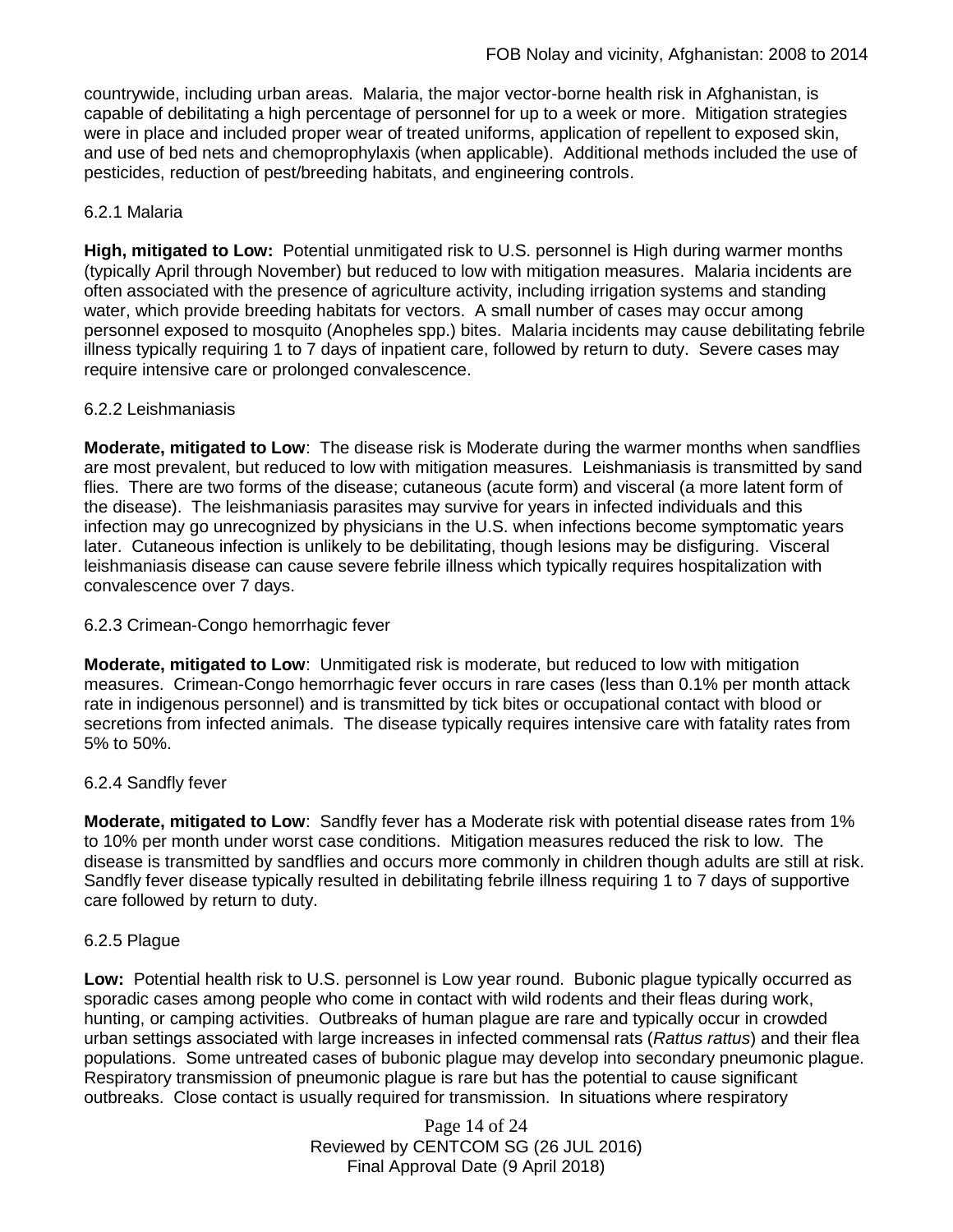transmission of plague is suspected, weaponized agent must be considered. Extremely rare cases (less than 0.01% per month attack rate) could occur. Incidence could result in potentially severe illness which may require more than 7 days of hospitalization and convalescence.

### 6.2.6 Typhus-miteborne (scrub typhus**)**

**Moderate, mitigated to Low:** Potential health risk to U.S. personnel is Moderate during warmer months (typically March through November) when vector activity is highest. Mitigation measures reduced the risk to low. Mite-borne typhus is a significant cause of febrile illness in local populations with rural exposures in areas where the disease is endemic. Large outbreaks have occurred when non-indigenous personnel such as military forces enter areas with established local transmission. The disease is transmitted by the larval stage of trombiculid mites (chiggers), which are typically found in areas of grassy or scrubby vegetation, often in areas which have undergone clearing and regrowth. Habitats may include sandy beaches, mountain deserts, cultivated rice fields, and rain forests. Although data are insufficient to assess potential disease rates, attack rates can be very high (over 50%) in groups of personnel exposed to heavily infected "mite islands" in focal areas. The disease can cause debilitating febrile illness typically requiring 1 to 7 days of inpatient care, followed by return to duty.

#### 6.2.7 West Nile fever

**Low**: West Nile fever is present. The disease is maintained by the bird population and transmitted to humans via mosquito vector. Typically, infections in young, healthy adults were asymptomatic although fever, headache, tiredness, body aches (occasionally with a skin rash on trunk of body), and swollen lymph glands can occurred. This disease is associated with a low risk estimate.

6.2.8 Short -term health risks:

**Low:** The unmitigated health risk estimate is High for malaria (infection rate of less than 1% per month), Moderate for leishmaniasis-cutaneous (acute), Crimean-Congo hemorrhagic fever, sandfly fever, typhus-miteborne; and Low for, the plague and West Nile fever. Health risk is reduced to low by proper wear of the uniform, application of repellent to exposed skin, and appropriate chemoprophylaxis. Confidence in health risk estimate was high.

6.2.9 Long-term health risks:

**Low:** The unmitigated risk is moderate for leishmaniasis-visceral (chronic). Risk is reduced to Low by proper wear of the uniform and application of repellent to exposed skin. Confidence in the risk estimate is high.

#### 6.3 Water Contact Diseases

Operations or activities that involve extensive water contact may result in personnel being temporarily debilitated with leptospirosis in some locations. Leptospirosis health risk typically increases during flooding. In addition, although not specifically assessed in this document, bodies of surface water are likely to be contaminated with human and animal waste. Activities such as wading or swimming may result in exposures to enteric diseases such as diarrhea and hepatitis via incidental ingestion of water. Prolonged water contact also may lead to the development of a variety of potentially debilitating skin conditions such as bacterial or fungal dermatitis. Mitigation strategies were in place and included avoiding water contact and recreational water activities, proper wear of uniform (especially footwear), and protective coverings for cuts/abraded skin.

> Page 15 of 24 Reviewed by CENTCOM SG (26 JUL 2016) Final Approval Date (9 April 2018)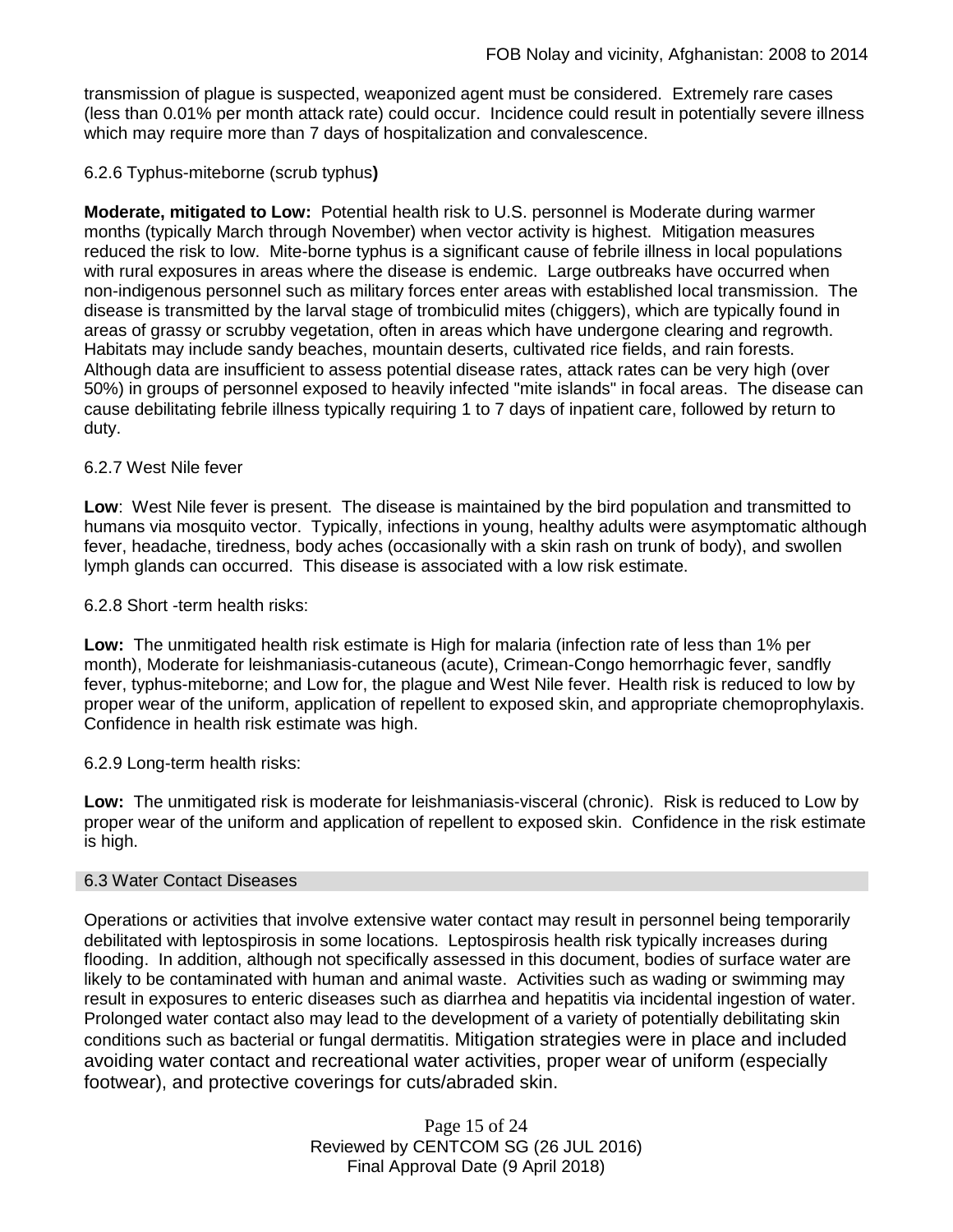### 6.3.1 Leptospirosis

**Moderate, mitigated to Low**: Human infections occur seasonally (typically April through November) through exposure to water or soil contaminated by infected animals and is associated with wading, and swimming in contaminated, untreated open water. The occurrence of flooding after heavy rainfall facilitates the spread of the organism because as water saturates the environment *Leptospira* present in the soil passes directly into surface waters. *Leptospira* can enter the body through cut or abraded skin, mucous membranes, and conjunctivae. Infection may also occur from ingestion of contaminated water. The acute, generalized illness associated with infection may mimic other tropical diseases (for example, dengue fever, malaria, and typhus), and common symptoms include fever, chills, myalgia, nausea, diarrhea, cough, and conjunctival suffusion. Manifestations of severe disease can include jaundice, renal failure, hemorrhage, pneumonitis, and hemodynamic collapse. Recreational activities involving extensive water contact may result in personnel being temporarily debilitated with leptospirosis. Incidence could result in debilitating febrile illness typically requiring 1 to 7 days of inpatient care, followed by return to duty; some cases may require prolonged convalescence. This disease is associated with a Moderate health risk estimate.

#### 6.3.2 Short-term health risks:

**Low:** Unmitigated Health risk of leptospirosis is Moderate during warmer months. Mitigation measures reduce the risk to Low. Confidence in the health risk estimate is high.

#### 6.3.3 Long-term health risks:

#### **None identified based on available data.**

#### 6.4 Respiratory Diseases

Although not specifically assessed in this document, deployed U.S. forces may be exposed to a wide variety of common respiratory infections in the local population. These include influenza, pertussis, viral upper respiratory infections, viral and bacterial pneumonia, and others. The U.S. military populations living in close-quarter conditions are at risk for substantial person-to-person spread of respiratory pathogens. Influenza is of particular concern because of its ability to debilitate large numbers of unvaccinated personnel for several days. Mitigation strategies were in place and included routine medical screenings, vaccination, enforcing minimum space allocation in housing units, implementing head-to-toe sleeping in crowded housing units, implementation of proper personal protective equipment (PPE) when necessary for healthcare providers and detention facility personnel.

#### 6.4.1 Tuberculosis (TB)

**Moderate, mitigated to Low:** Potential health risk to U.S. personnel is Moderate, mitigated to Low, year round. Transmission typically requires close and prolonged contact with an active case of pulmonary or laryngeal TB, although it also can occur with more incidental contact. Individuals with prolonged indoor exposure to the local population are at increased risk for latent TB infection. Additional mitigation included active case isolation in negative pressure rooms, where available.

#### 6.4.2 Meningococcal meningitis

**Low:** Meningococcal meningitis poses a Low risk and is transmitted from person to person through droplets of respiratory or throat secretions. Close and prolonged contact facilitates the spread of this disease. Meningococcal meningitis is potentially a very severe disease typically requiring intensive care; fatalities may occur in 5-15% of cases.

> Page 16 of 24 Reviewed by CENTCOM SG (26 JUL 2016) Final Approval Date (9 April 2018)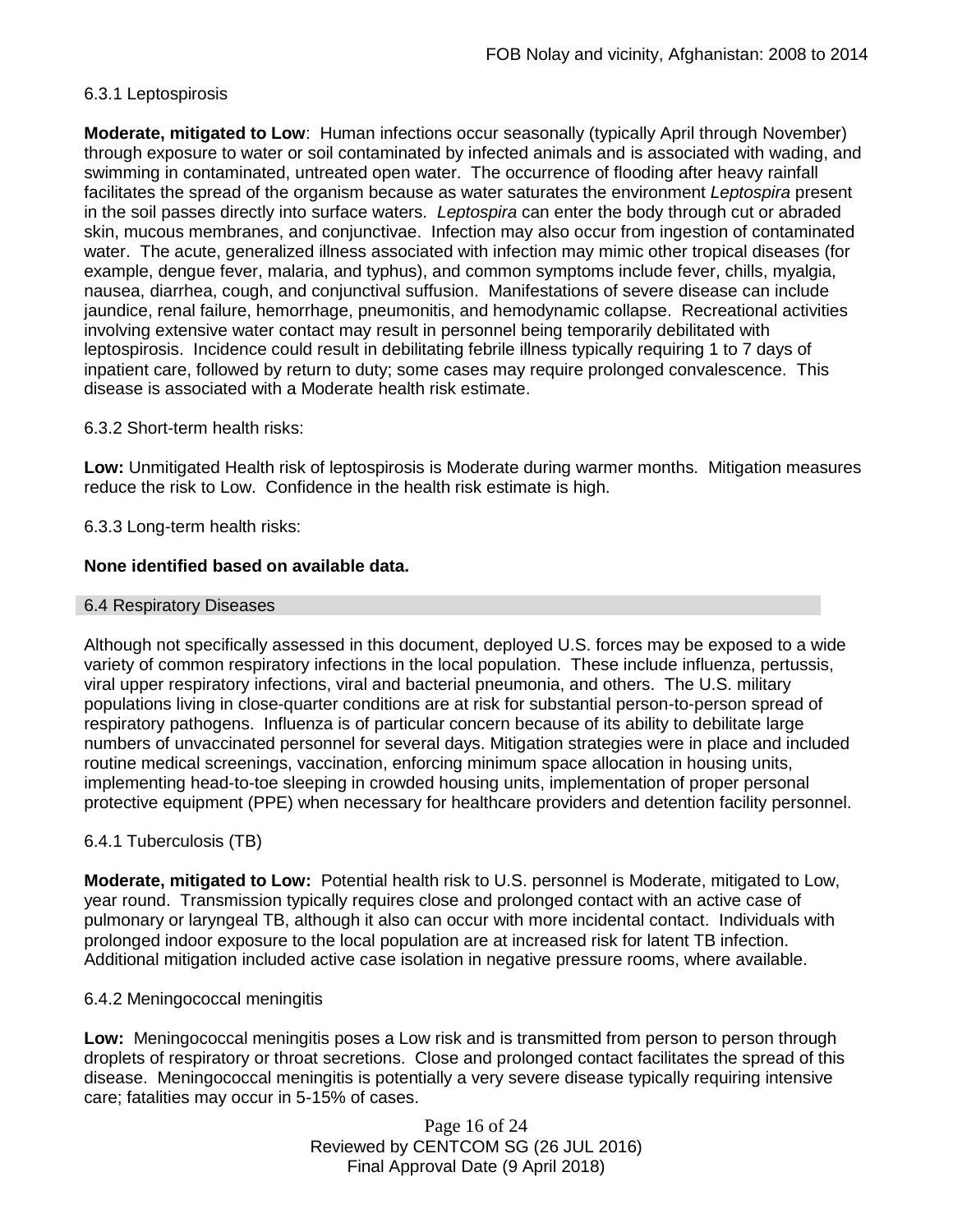### 6.4.3 Short-term health risks:

**Low:** Moderate (TB) to Low (for meningococcal meningitis). Overall risk was reduced to Low with mitigation measures. Confidence in the health risk estimate is high.

6.4.4 Long-term health risks:

**None identified based on available data.** Tuberculosis is evaluated as part of the post deployment health assessment (PDHA). A TB skin test is required post-deployment if potentially exposed and is based upon individual service policies.

#### 6.5 Animal-Contact Diseases

#### 6.5.1 Rabies

**Moderate, mitigated to Low:** Rabies posed a year-round moderate risk. Occurrence in local animals was well above U.S. levels due to the lack of organized control programs. Dogs are the primary reservoir of rabies in Afghanistan, and a frequent source of human exposure. Rabies is transmitted by exposure to the virus-laden saliva of an infected animal, typically through bites, but could occur from scratches contaminated with the saliva. A U.S. Army Soldier deployed to Afghanistan from May 2010 to May 2011 died of rabies in New York on 31 August 2011 (Reference 7). Laboratory results indicated the Soldier was infected from contact with a dog while deployed. Although the vast majority (>99%) of persons who develop rabies disease will do so within a year after a risk exposure, there have been rare reports of individuals presenting with rabies disease up to six years or more after their last known risk exposure. Mitigation strategies included command emphasis of CENTCOM GO 1B, reduction of animal habitats, active pest management programs, and timely treatment of feral animal scratches/bites.

#### 6.5.2 Anthrax

**Low:** Anthrax cases are rare in indigenous personnel, and pose a Low risk to U.S. personnel. Anthrax is a naturally occurring infection; cutaneous anthrax is transmitted by direct contact with infected animals or carcasses, including hides. Eating undercooked infected meat may result in contracting gastrointestinal anthrax. Pulmonary anthrax is contracted through inhalation of spores and is extremely rare. Mitigation measures included consuming approved food sources, proper food preparation and cooking temperatures, avoidance of animals and farms, dust abatement when working in these areas, vaccinations, and proper PPE for personnel working with animals.

#### 6.5.3 Q-Fever

**Moderate, mitigated to Low:** Potential health risk to U.S. personnel is Moderate, but mitigated to Low, year round. Rare cases are possible among personnel exposed to aerosols from infected animals, with clusters of cases possible in some situations. Significant outbreaks (affecting 1-50%) can occur in personnel with heavy exposure to barnyards or other areas where animals are kept. Unpasteurized milk may also transmit infection. The primary route of exposure is respiratory, with an infectious dose as low as a single organism. Incidence could result in debilitating febrile illness, sometimes presenting as pneumonia, typically requiring 1 to 7 days of inpatient care followed by return to duty. Mitigation strategies in place as listed in paragraph 6.5.2 except for vaccinations.

> Page 17 of 24 Reviewed by CENTCOM SG (26 JUL 2016) Final Approval Date (9 April 2018)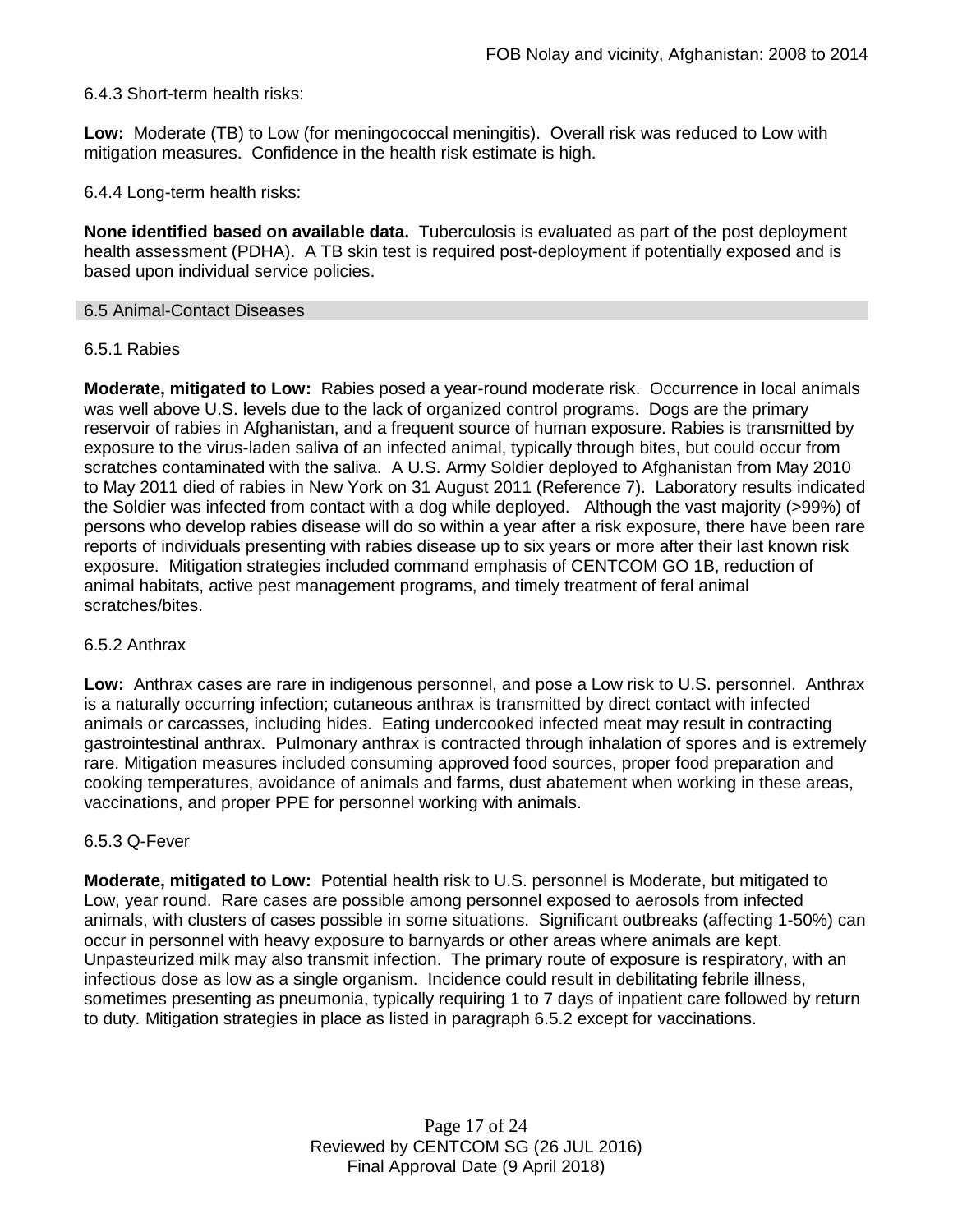#### 6.5.4 H5N1 avian influenza

**Low:** Potential health risk to U.S. personnel is Low. Although H5N1 avian influenza (AI) is easily transmitted among birds, bird-to-human transmission is extremely inefficient. Human-to-human transmission appears to be exceedingly rare, even with relatively close contact. Extremely rare cases (less than 0.01% per month attack rate) could occur. Incidence could result in very severe illness with fatality rate higher than 50 percent in symptomatic cases. Mitigation strategies included avoidance of birds/poultry and proper cooking temperatures for poultry products.

#### *6.5.5* Short-term health risks:

**Low:** The short-term unmitigated risk is Moderate for rabies, and Q-fever, to Low for anthrax, and H5N1 avian influenza. Mitigation measures reduced the overall risk to Low.Confidence in risk estimate is high.

6.5.6 Long-term health risks:

**Low:** A Low long term risk exists for rabies because, in rare cases, the incubation period for rabies can be several years.

#### **7 Venomous Animal/Insect**

All information was taken directly from the Armed Forces Pest Management Board (Reference 8) and the Clinical Toxicology Resources web site from the University of Adelaide, Australia (Reference 9). The species listed below have home ranges that overlap the location of FOB Nolay and vicinity and vicinity, and may present a health risk if they are encountered by personnel. See Section 9 for more information about pesticides and pest control measures.

### 7.1 Spiders

 *Latrodectus dahlia* (widow spider): Severe envenoming possible, potentially lethal. However, venom effects are mostly minor and even significant envenoming is unlikely to be lethal.

### 7.2 Scorpions

 *Androctonus amoreuxi* and *Androctonus baluchicus*: Severe envenoming possible, potentially lethal. Severe envenoming may produce direct or indirect cardio toxicity, with cardiac arrhythmias, cardiac failure. Hypovolaemic hypotension possible in severe cases due to fluid loss through vomiting and sweating.

 *Compsobuthus rugosulus, Compsobuthus tofti, Mesobuthus caucasicus, Mesobuthus eupeus, Mesobuthus macmahoni, Orthochirus afghanus*, *Orthochirus bicolor, Orthochirus danielleae*, *Orthochirus erardi, Orthochirus pallidus, Orthochirus samrchelsis*, *Orthochirus scrobiculosus,* and *Sassanidotus gracilis*: There are a number of dangerous Buthid scorpions, but there are also some known to cause minimal effects only. Without clinical data it is unclear where these species fit within that spectrum.

 *Hottentotta alticola*, and *Hottentotta saulcyi*: Moderate envenoming possible but unlikely to prove lethal. Stings by these scorpions are likely to cause only short lived local effects, such as pain, without systemic effects.

> Page 18 of 24 Reviewed by CENTCOM SG (26 JUL 2016) Final Approval Date (9 April 2018)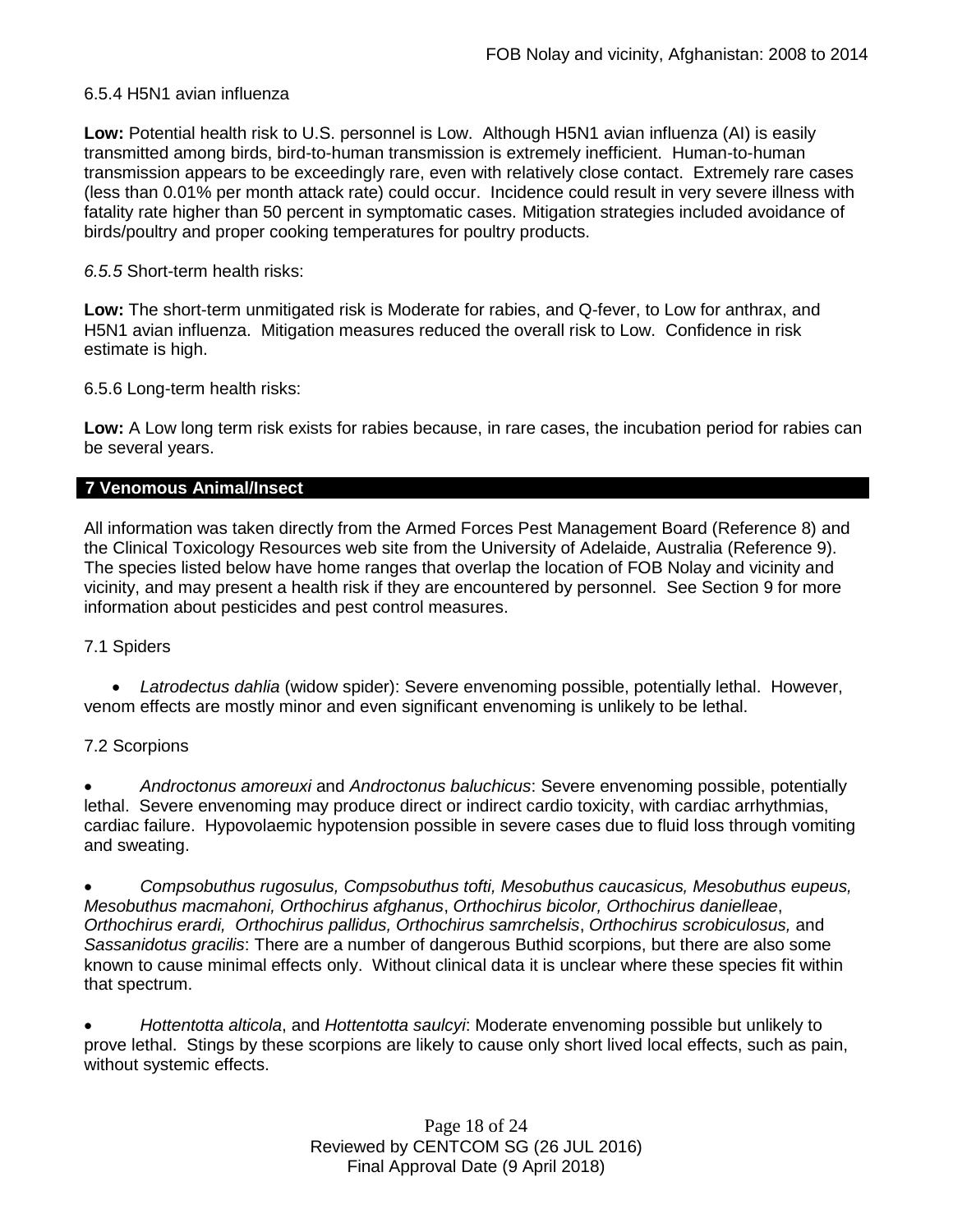### 7.3 Snakes

 *Echis carinatus multisquamatus* (central Asian saw-scaled viper), *Echis carinatus sochureki* (Sochurek's saw-scaled viper): Severe envenoming possible, potentially lethal. Bites may cause moderate to severe coagulopathy and haemorrhagins causing extensive bleeding.

 *Eristocophis mcmahoni* (McMahon's Viper): Severe envenoming possible, potentially lethal. Venom shows strong hemorrhagic activity. Mild to Moderate neurotoxic effects may occur.

 *Naja oxiana* (Oxus cobra): Severe envenoming possible, potentially lethal. Bites can cause systemic effects, principally flaccid paralysis.

*7.4* Short-term health risk:

**Low:** If encountered, effects of venom vary with species from mild localized swelling (e.g. widow spider) to potentially lethal effects (e.g., Oxus cobra). See effects of venom above. Mitigation strategies included avoiding contact, proper wear of uniform (especially footwear), and timely medical treatment. Confidence in the health risk estimate is low (Reference 4, Table 3-6).

7.5 Long-term health risk:

#### **None identified.**

### **8 Heat/Cold Stress**

#### 8.1 Heat

Summer (June - September) monthly mean daily maximum temperatures range from 91 °F to 109 °F with an average temperature of 93 °F based on historical climatological data from the U.S. Air Force Combat Climatology Center, 14th Weather Squadron. The health risk of heat stress/injury based on temperatures alone is Low (< 78 °F) from November – April, Moderate (78-81.9°F) for May and October and high (82-87.9°F) from May to September. However, work intensity and clothing/equipment worn pose greater health risk of heat stress/injury than environmental factors alone (Reference 10). Managing risk of hot weather operations included monitoring work/rest periods, proper hydration, and taking individual risk factors (e.g. acclimation, weight, and physical conditioning) into consideration. Risk of heat stress/injury was reduced with preventive measures.

#### 8.1.1 Short-term health risk:

**Low to High, mitigated to Low**: The risk of heat injury was reduced to low through preventive measures such as work/rest cycles, proper hydration and nutrition, and monitoring Wet Bulb Globe Temperature (WBGT). Risk of heat injury in unacclimatized or susceptible populations (older, previous history of heat injury, poor physical condition, underlying medical/health conditions), and those under operational constraints (equipment, PPE, vehicles) is Low. Confidence in the health risk estimate is low (Reference 4, Table 3-6).

8.1.2 Long-term health risk:

**Low:** The long-term risk is Low. However, the risk may be greater for certain susceptible persons– those older (i.e., greater than 45 years), in lesser physical shape, or with underlying medical/health conditions. Long-term health implications from heat injuries are rare but may occur, especially from

> Page 19 of 24 Reviewed by CENTCOM SG (26 JUL 2016) Final Approval Date (9 April 2018)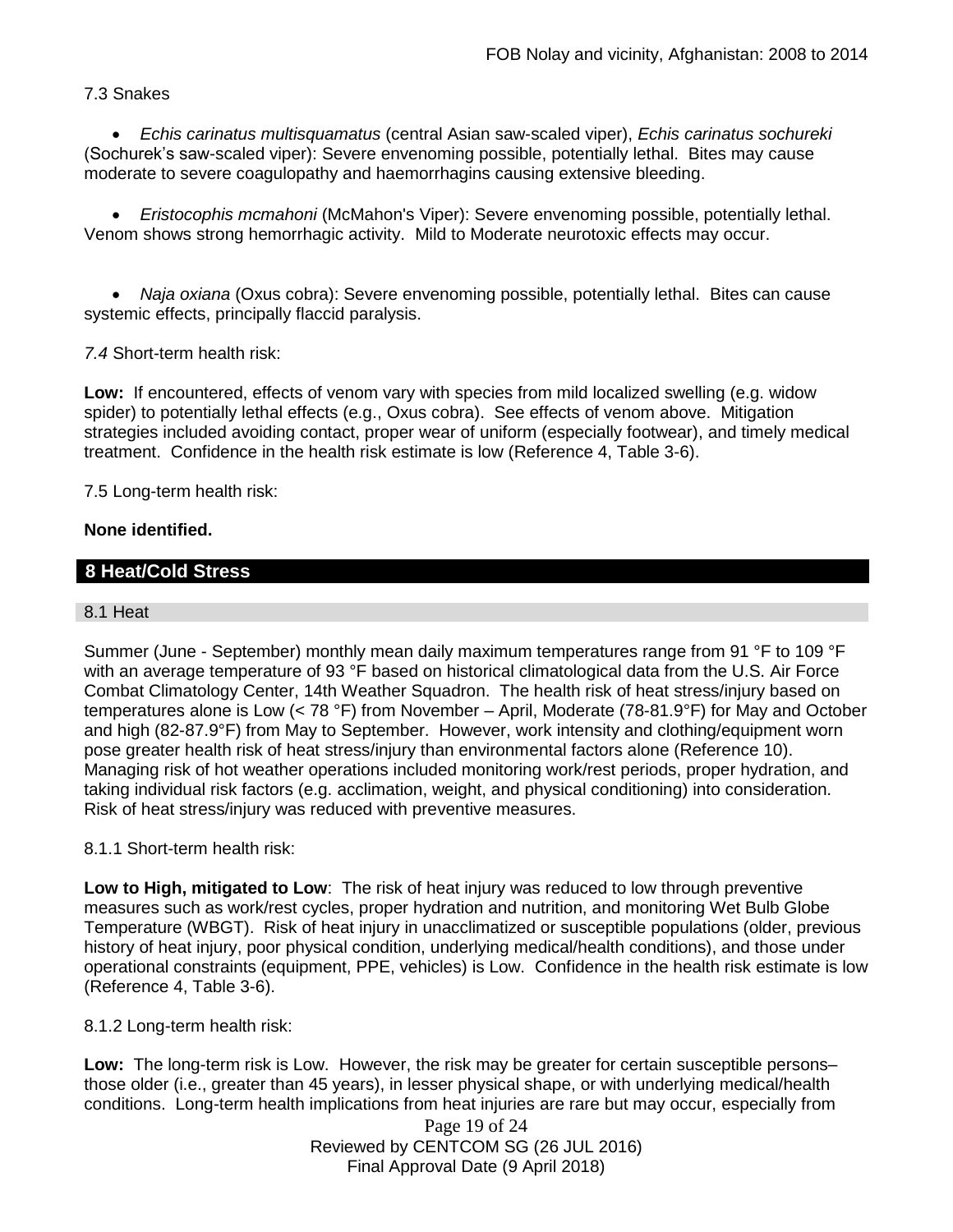more serious injuries such as heat stroke. It is possible that high heat in conjunction with various chemical exposures may increase long-term health risks, though specific scientific evidence is not conclusive. Confidence in these risk estimates is medium (Reference 4, Table 3-6).

#### 8.2 Cold

8.2.1 Short-term health risks:

Winter (December - March) mean daily minimum temperatures range from 30 °F to 54 °F with an average temperature of 43 °F based on historical climatological data from the U.S. Air Force Combat Climatology Center, 14th Weather Squadron. Because even on warm days a significant drop in temperature after sunset by as much as 40 °F can occur, there is a risk of cold stress/injury from November – March. The risk assessment for Non-Freezing Cold Injuries (NFCI), such as chilblain, trench foot, and hypothermia, is Low based on historical temperature and precipitation data. Frostbite is unlikely to occur because temperatures rarely drop below freezing. However, personnel may encounter significantly lower temperatures during field operations at higher altitudes. As with heat stress/injuries, cold stress/injuries are largely dependent on operational and individual factors instead of environmental factors alone (Reference 10).

**Low:** The health risk of cold injury is Low. Confidence in the health risk estimate is medium.

8.1.2 Long-term health risk:

**Low:** The health risk of cold injury is Low. Confidence in the health risk estimate is high.

| 9 Noise |  |  |
|---------|--|--|
|         |  |  |

#### 9.1 Continuous

No specific hazard sources were documented in the DOEHRS or MESL from March 2008 through July 2014.

#### 9.2 Impulse

No specific hazard sources were documented in the DOEHRS or MESL from March 2008 through July 2014.

#### **10 Unique Incidents/Concerns**

#### 10.1 Potential environmental contamination sources

DoD personnel are exposed to various chemical, physical, ergonomic, and biological hazards in the course of performing their mission. These types of hazards depend on the mission of the unit and the operations and tasks which the personnel are required to perform to complete their mission. The health risk associated with these hazards depends on a number of elements including what materials are used, how long the exposure last, what is done to the material, the environment where the task or operation is performed, and what controls are used. The hazards can include exposures to heavy metal particulates (e.g. lead, cadmium, manganese, chromium, and iron oxide), solvents, fuels, oils, and gases (e.g. carbon monoxide, carbon dioxide, oxides of nitrogen, and oxides of sulfur). Most of these exposures occur when performing maintenance task such as painting, grinding, welding, engine repair, or movement through contaminated areas. Exposures to these occupational hazards can occur

> Page 20 of 24 Reviewed by CENTCOM SG (26 JUL 2016) Final Approval Date (9 April 2018)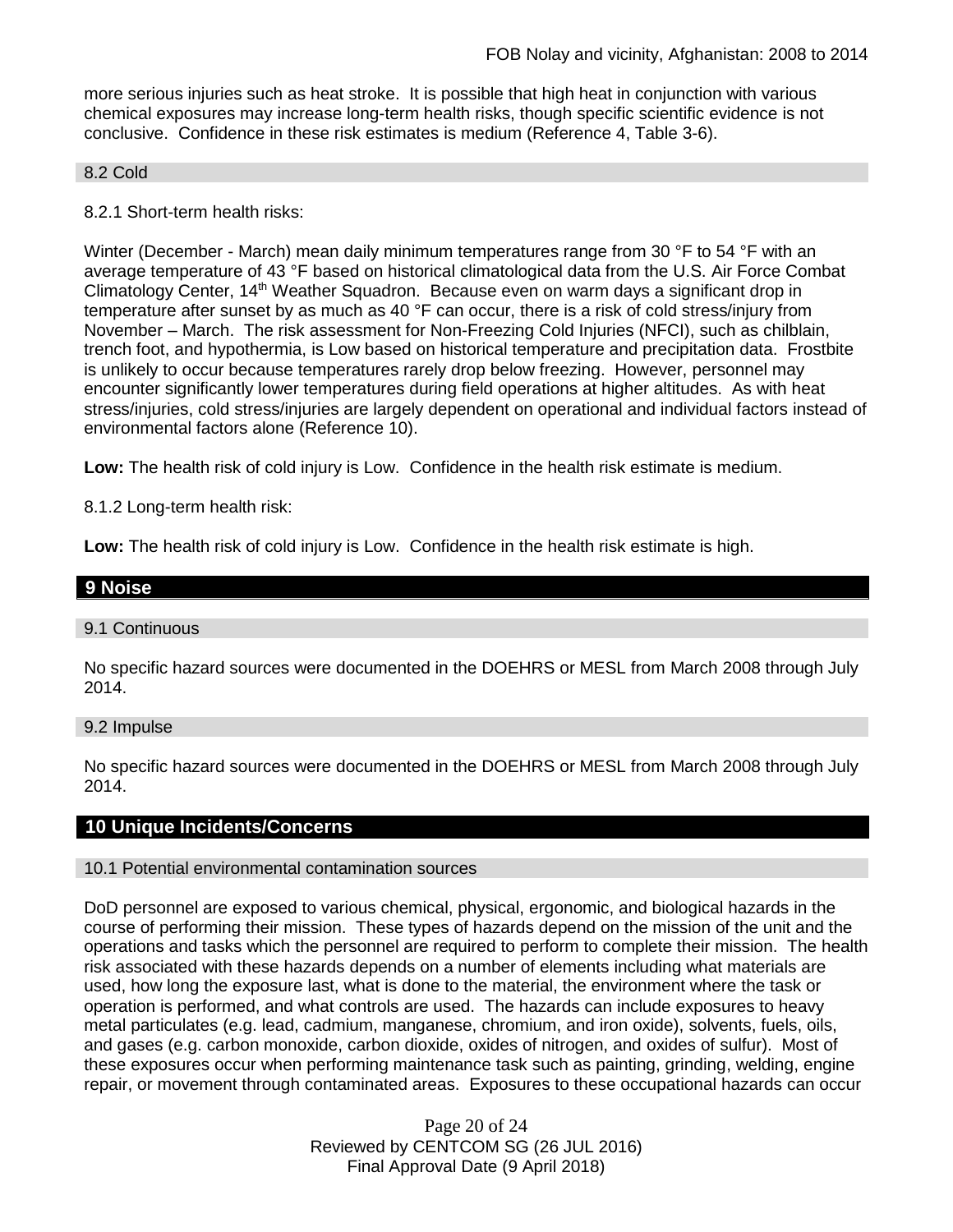through inhalation (air), skin contact, or ingestion; however exposures through air are generally associated with the highest health risk.

#### 10.2 Waste Sites/Waste Disposal

Hazardous materials were transported to either FOB Dwyer or Camp Leatherneck for disposal. Medical waste was also usually transported to FOB Dwyer or Camp Leatherneck for incineration. The method of solid waste disposal was undetermined for 26 bases. The only base with a documented solid waste incinerator was COP Lashkar Gar.

10.2.1 Short and long-term health risks:

#### **Not evaluated**

#### 10.3 Fuel/petroleum products/industrial chemical spills

Fuel and POL contaminated soils were present at some base camps in storage and fueling areas. As part of the base closure process, these contaminated soils were cleaned up before returning the property to the Afghan government or the private party from which it was leased.

10.3.1 Short and long-term health risks:

#### **Not evaluated**

#### 10.4 Pesticides/Pest Control:

The health risk of exposure to pesticide residues is considered within the framework of typical residential exposure scenarios, based on the types of equipment, techniques, and pesticide products that have been employed, such as enclosed bait stations for rodenticides, various handheld equipment for spot treatments of insecticides and herbicides, and a number of ready-to-use (RTU) methods such as aerosol cans and baits. The control of rodents required the majority of pest management inputs, with the acutely toxic rodenticides staged as solid formulation lethal baits placed in tamper-resistant bait stations indoors and outdoors throughout cantonment areas. Nuisance insects, including biting and stinging insects such as bees, wasps, and ants, also required significant pest management inputs. Use of pesticides targeting against these pests generally involved selection of compounds with low mammalian toxicity and short-term residual using pinpoint rather than broadcast application techniques. No specific hazard sources were documented in DOEHRS or MESL data portal. A total of 60 monthly pesticide application reports in the MESL data portal for Nolay and Robinson list the usage of pesticides on the sites. For each pesticide product applied during this period, the EPA approved label has been archived, providing a framework how each pesticide handled and applied (see below).

#### 10.4.1 Rodenticides

Brodifacoum, Diphacinone and Bromadiolone were used to control rodents.

#### 10.4.2 Insecticides

Insecticides used to control ants, bees, crickets, fleas, flies, lice, mosquitoes, spiders, termites, and wasps include: d-trans Allethrin, Phenothrin, Methomyl, (Z)-9- Tricosene, Imidacloprid, Pyrethrins, Piperonyl Butoxide, Hydramethylnon, Deltamethrin, ß-Cyfluthrin, Cypermethrin, Chlorfenapyr.

> Page 21 of 24 Reviewed by CENTCOM SG (26 JUL 2016) Final Approval Date (9 April 2018)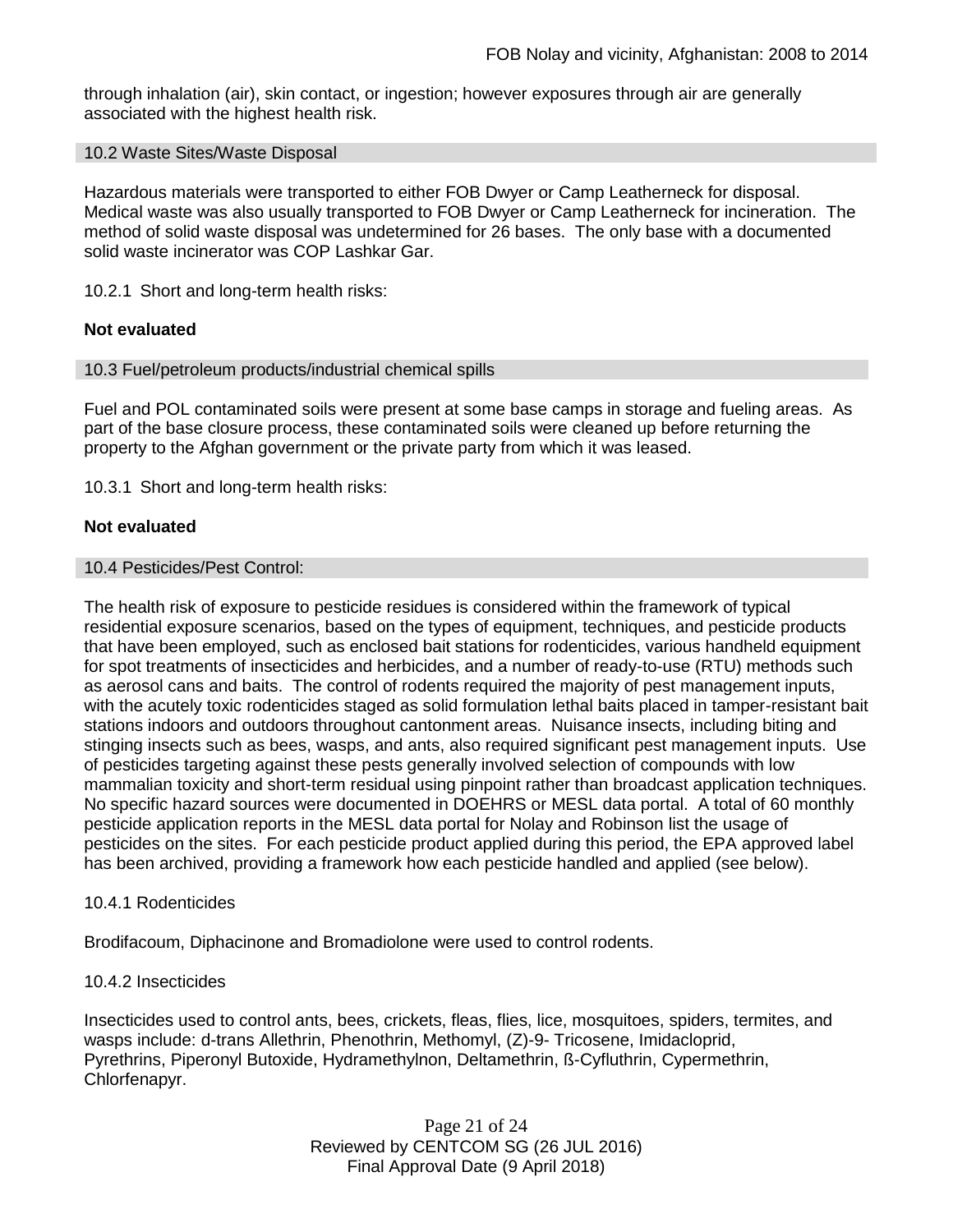10.4.3 Short-term and Long-term health risks

**Low:** Confidence in the health risk assessment is medium (Reference 4, Table 3-6).

#### 10.5 Asbestos

No specific hazard sources were documented in the DOEHRS or MESL from March 2008 through July 2014.

#### 10.6 Lead Based Paint

No specific hazard sources were documented in the DOEHRS or MESL from March 2008 through July 2014.

#### 10.7 Burn Pit

The existence of burn pits was confirmed for 61 bases, while burn pit operations at 26 other bases is unknown. No sampling data exist characterizing burn pit emissions in the study area. While not specific to FOB Nolay and vicinity, the consolidated epidemiological and environmental sampling and studies on burn pits that have been conducted as of the date of this publication have been unable to determine whether an association does or does not exist between exposures to emissions from the burn pits and long-term health effects (Reference 11). The Institute of Medicine committee's (Reference 11) review of the literature and the data suggests that service in Iraq or Afghanistan (i.e., a broader consideration of air pollution than exposure only to burn pit emissions) may be associated with long-term health effects, particularly in susceptible (e.g., those who have asthma) or highly exposed subpopulations, such as those who worked at the burn pit. Such health effects would be due mainly to high ambient concentrations of PM from both natural and anthropogenic sources, including military sources. If that broader exposure to air pollution turns out to be relevant, potentially related health effects of concern are respiratory and cardiovascular effects and cancer. Susceptibility to the PM health effects could be exacerbated by other exposures, such as stress, smoking, local climatic conditions, and co-exposures to other chemicals that affect the same biologic or chemical processes. Individually, the chemicals measured at burn pit sites in the study were generally below concentrations of health concern for general populations in the United States. However, the possibility of exposure to mixtures of the chemicals raises the potential for health outcomes associated with cumulative exposure to combinations of the constituents of burn pit emissions and emissions from other sources.

> Page 22 of 24 Reviewed by CENTCOM SG (26 JUL 2016) Final Approval Date (9 April 2018)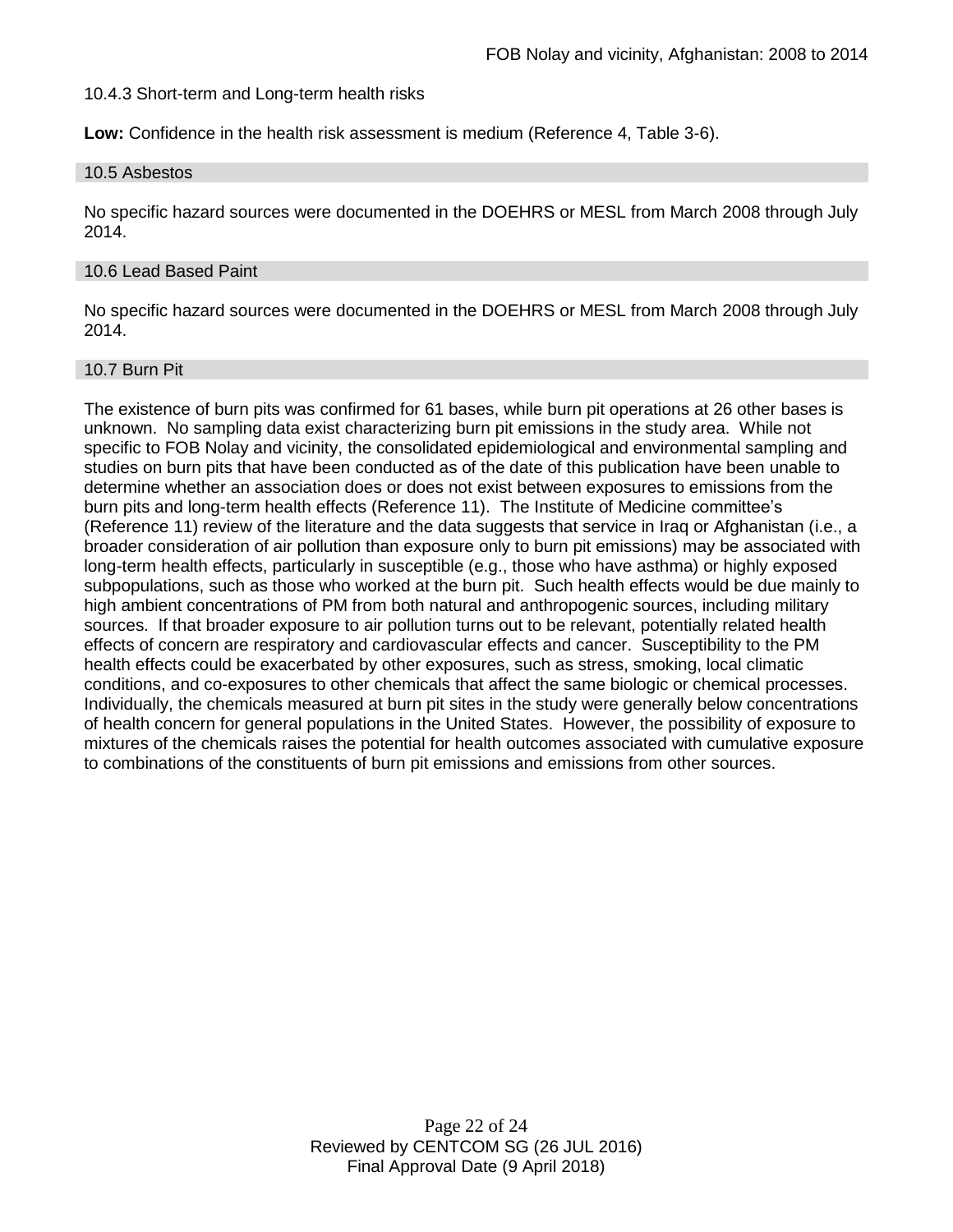# **11 References<sup>1</sup>**

 $\overline{a}$ 

- 1. Defense Occupational and Environmental Health Readiness System (referred to as the DOEHRS-EH database) at https://doehrs-ih.csd.disa.mil/Doehrs/. Department of Defense (DoD) Instruction 6490.03, *Deployment Health*, 2006.
- 2. DoDI 6055.05, Occupational and Environmental Health, 2008.
- 3. Joint Staff Memorandum (MCM) 0017-12, Procedures for Deployment Health Surveillance, 2012.
- 4. USAPHC TG230, June 2013 Revision.
- 5. DoD MESL Data Portal: https://mesl.apgea.army.mil/mesl/.Some of the data and reports used may be classified or otherwise have some restricted distribution.
- 6. Modification 12 to United States Central Command Individual Protection and Individual Unit Deployment Policy, 02 December 2013.
- 7. CDC. 2012. Morbidity and Mortality Weekly Report. Imported Human Rabies in a U.S. Army Soldier. May 4, 2012. 61(17); 302-305.
- 8. Armed Forces Pest Management Board: [http://www.afpmb.org/content/venomous-animals](http://www.afpmb.org/content/venomous-animals-country#Afghanistan)[country#Afghanistan](http://www.afpmb.org/content/venomous-animals-country#Afghanistan). U.S. Army Garrison - Forest Glen, Silver Spring, MD.
- 9. Clinical Toxinology Resources: [http://www.toxinology.com/.](http://www.toxinology.com/) University of Adelaide, Australia.
- 10. Goldman RF. 2001. Introduction to heat-related problems in military operations. *In*: Textbook of military medicine: medical aspects of harsh environments Vol. 1, Pandolf KB, and Burr RE (Eds.), Office of the Surgeon General, Department of the Army, Washington DC.
- 11. IOM (Institute of Medicine). 2011*.* Long-term health consequences of exposure to burn pits in Iraq and Afghanistan*.* Washington, DC: The National Academies Press.

Page 23 of 24 Reviewed by CENTCOM SG (26 JUL 2016) Final Approval Date (9 April 2018)

 $1$  NOTE. The data are currently assessed using the 2013 TG230. The general method involves an initial review of the data which eliminates all chemical substances not detected above 1-yr negligible MEGs. Those substances screened out are not considered acute or chronic health hazards so are not assessed further. For remaining substances, acute and chronic health effects are evaluated separately for air water (soil is only evaluated for long term risk). This is performed by deriving separate short-term and long term population exposure level and estimates (referred to as population exposure point concentrations (PEPC)) that are compared to MEGs derived for similar exposure durations. If less than or equal to negligible MEG the risk is Low. If levels are higher than negligible then there is a chemical-specific toxicity and exposure evaluation by appropriate SMEs, which includes comparison to any available marginal, critical or catastrophic MEGs. For drinking water 15 L/day MEGs are used for the screening while site specific 5-15 L/day are used for more detailed assessment. For nondrinking water (such as that used for personal hygiene or cooking) the 'consumption rate' is limited to 2 L/day (similar to the EPA) which is derived by multiplying the 5 L/day MEG by a factor of 2.5. This value is used to conservatively assess non drinking uses of water.